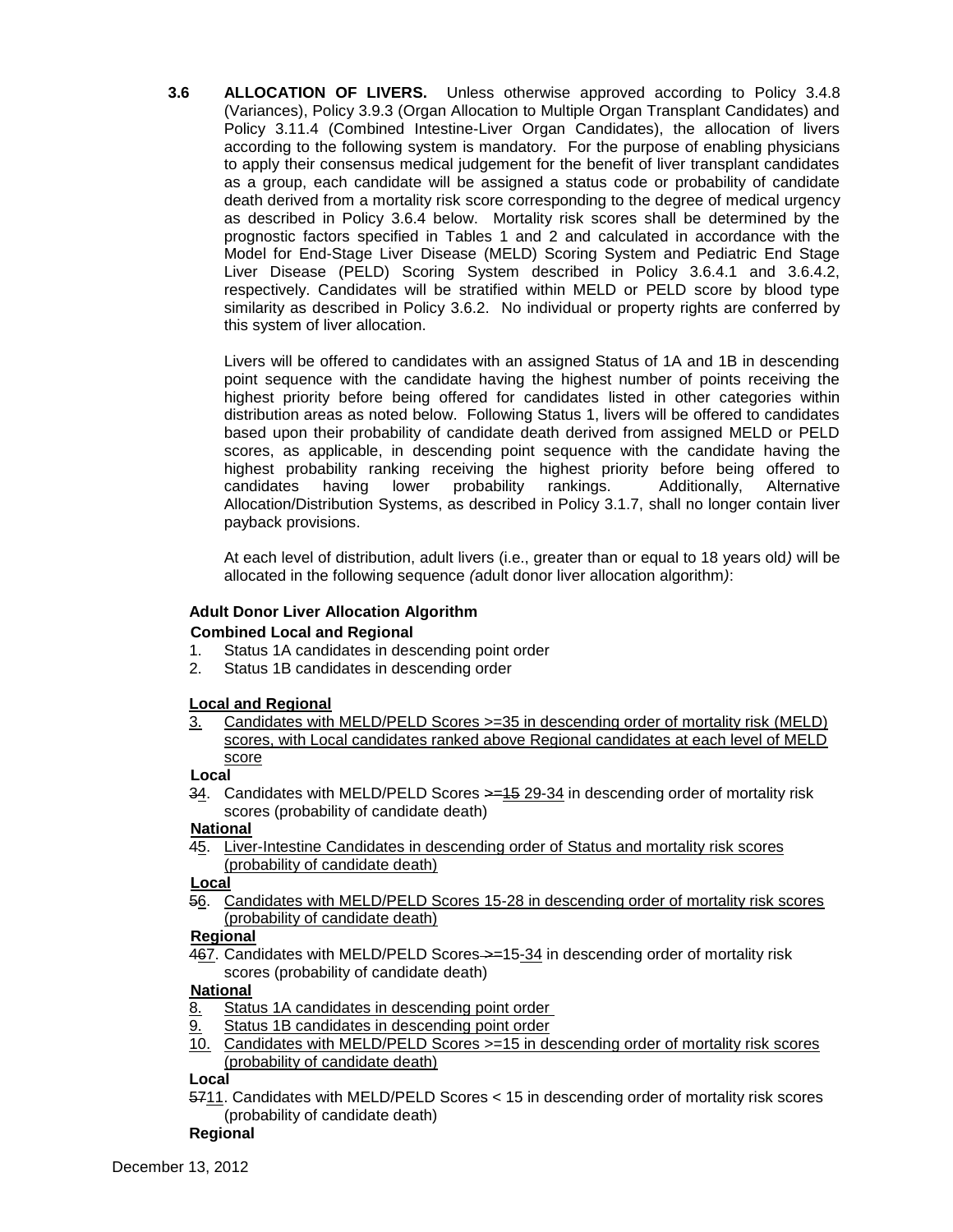6812. Candidates with MELD/PELD Scores < 15 in descending order of mortality risk scores (probability of candidate death)

#### **National**

- 79 Status 1A candidates in descending point order
- 810 Status 1B candidates in descending point order
- 91113. All other eCandidates with MELD/PELD Scores < 15 in descending order of mortality risk scores (probability of candidate death)

### *NOTE: The amendments to Policy 3.6 (Adult Donor Liver Allocation Algorithm) shall be effective pending programming. (Approved at the November 15, 2011 and June 25, 2012 Board of Directors Meetings.)*

Within liver Status 1A and B and the organ distribution system defined in this policy for adult donor livers, a liver recovered from a pediatric organ donor shall be allocated to a pediatric liver candidate before the liver is allocated to an adult candidate (according to the pediatric donor liver allocation algorithm set forth below); provided, however, that the recipient transplant program cannot use only part of the liver in a single candidate without offering the remaining portion(s) for transplantation:

- (i) in sequence, as determined by the adult donor liver allocation algorithm set forth above and defining "local" based upon the Host OPO's local area, to the highestranking candidate on the Waiting List of candidates; provided, however, that the Host OPO places the liver segment(s) by the time the donor organ procurement procedure has started, or
- (ii) into candidates listed with the recipient program or any medically appropriate candidate on the Waiting List, if, after reasonable attempts by the Host OPO to place the remaining portion(s) of the donor liver, the liver segment(s) is not placed by the time the donor organ procurement procedure has started.

In the event that the transplant program receiving the liver offer declines to transplant the whole organ into the designated candidate or to transplant a part of the organ into the designated candidate, offering the remaining portion(s) for transplantation as described earlier in this paragraph, then the donor liver shall be allocated to the next candidate on the Waiting List, in the sequence outlined below (i.e., the pediatric donor liver allocation algorithm). For purpose of Policy 3.6, pediatric candidates and organ donors are defined as less than 18 years of age.

### **0-10 year-old Pediatric Donor Liver Allocation Algorithm**

#### **Combined Local and Regional**

1. Pediatric Status 1A candidates (age 0-17) in descending point order

### **National**

2. Pediatric Status 1A (age 0-11) in descending point order

### **Local**

3. Adult Status 1A candidates in descending point order

### **Regional**

4. Adult Status 1A candidates in descending point order

### **Combined Local and Regional**

5. Pediatric Status 1B candidates (age 0-17) in descending point order

### **Regional**

6. Pediatric Candidates age 0-11 in descending order of mortality risk scores (probability of candidate death)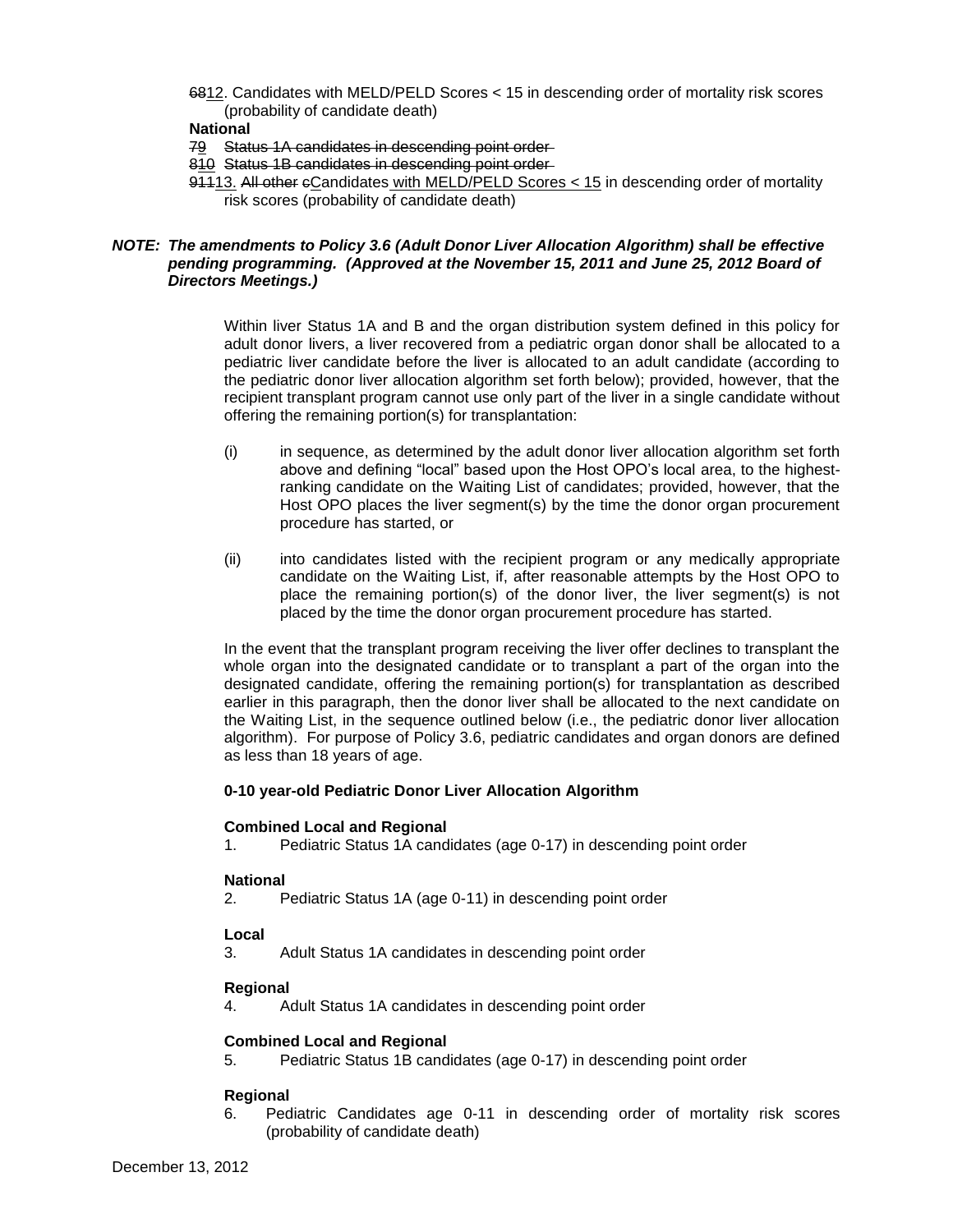## **Local**

- 7. Pediatric candidates age 12-17 with MELD scores of 15 or greater, in descending order of mortality risk scores (probability of candidate death)
- 8. Adult candidates with MELD scores of 15 or greater, in descending order of mortality risk scores (probability of candidate death)

## **Regional**

- 9. Pediatric candidates age 12-17 with MELD scores of 15 or greater, in descending order of mortality risk scores (probability of candidate death)
- 10. Adult candidates with MELD scores of 15 or greater, in descending order of mortality risk scores (probability of candidate death)

## **Local**

- 11. All other pediatric candidates age 12-17 in descending order of mortality risk scores (probability of candidate death)
- 12. All other adult candidates in descending order of mortality risk scores (probability of candidate death)

## **Regional**

- 13. All other pediatric candidates age 12-17 in descending order of mortality risk scores (probability of candidate death)
- 14. All other adult candidates in descending order of mortality risk scores (probability of candidate death)

## **National**

- 15. Pediatric Status 1A (age 12-17) candidates in descending point order
- 16. Adult Status 1A candidates in descending point order
- 17. Pediatric Status 1B candidates in descending point order
- 18. All other pediatric candidates age 0-11 in descending order of mortality risk scores (probability of candidate death)
- 19. All remaining pediatric candidates in descending order of mortality risk scores (probability of candidate death)
- 20. All remaining adult candidates in descending order of mortality risk scores (probability of candidate death)

## **11-17 year-old Pediatric Donor Liver Allocation Algorithm**

### **Local**

1. Pediatric Status 1A candidates (age 0-17) in descending point order

## **Regional**

2. Pediatric Status 1A candidates (age 0-17) in descending point order

## **Local**

3. Adult Status 1A candidates in descending point order

## **Regional**

4. Adult Status 1A candidates in descending point order

## **Local**

5. Pediatric Status 1B candidates (age 0-17) in descending point order

### **Regional**

- 6. Pediatric Status 1B candidates (age 0-17) in descending point order
- 7. Pediatric Candidates age 0-11 in descending order of mortality risk scores (probability of candidate death)

### **Local**

8. Pediatric candidates age 12-17 with MELD scores of 15 or greater, in descending order of mortality risk scores (probability of candidate death)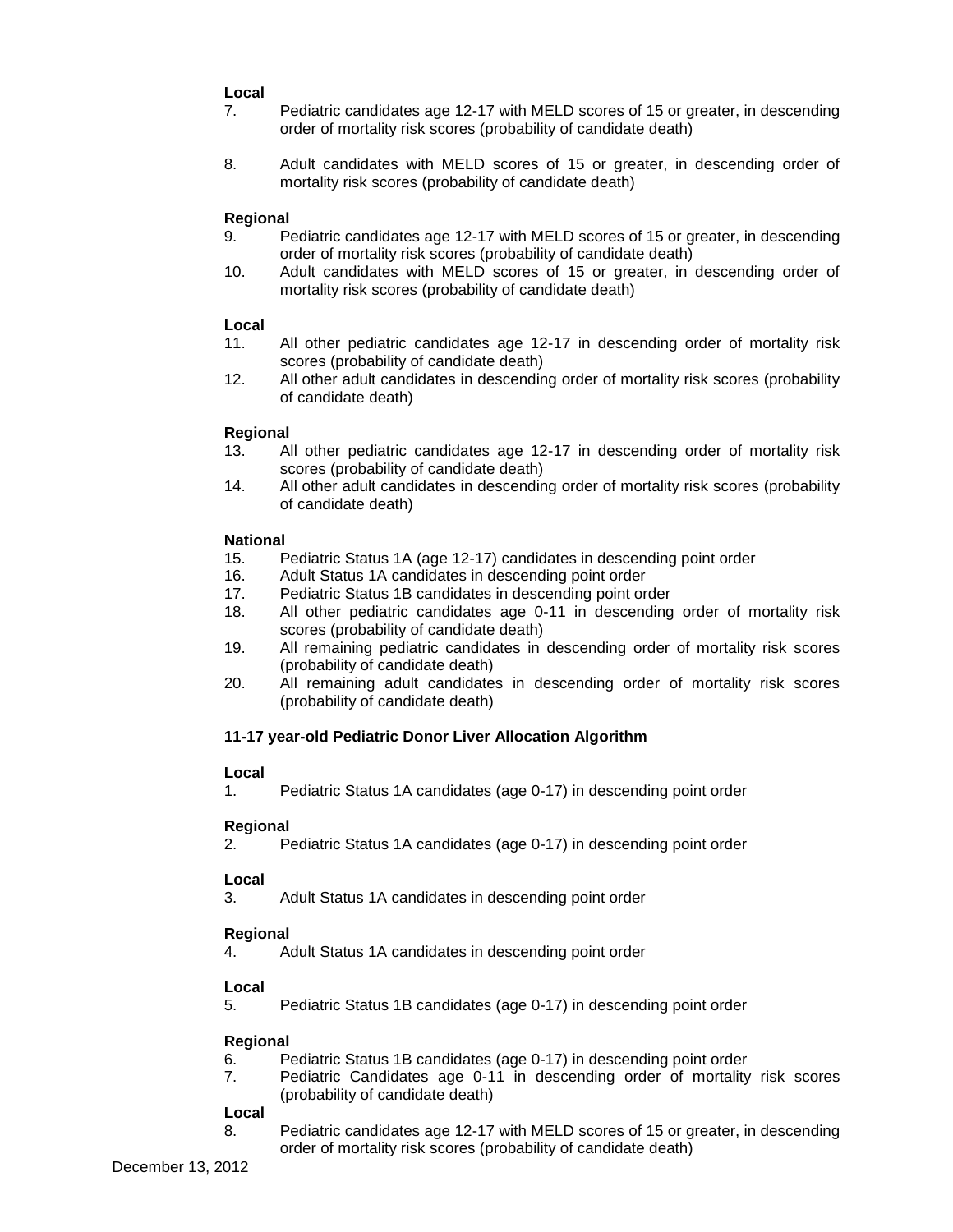9. Adult candidates with MELD scores of 15 or greater, in descending order of mortality risk scores (probability of candidate death)

## **Regional**

- 10. Pediatric candidates age 12-17 with MELD scores of 15 or greater, in descending order of mortality risk scores (probability of candidate death)
- 11. Adult candidates with MELD scores of 15 or greater, in descending order of mortality risk scores (probability of candidate death)

## **Local**

- 12. All other pediatric candidates age 12-17 in descending order of mortality risk scores (probability of candidate death)
- 13. All other adult candidates in descending order of mortality risk score (probability of candidate death)

## **Regional**

- 14. All other pediatric candidates age 12-17 in descending order of mortality risk scores (probability of candidate death)
- 15. All other adult candidates in descending order of mortality risk scores (probability of candidate death)

### **National**

- 16. Pediatric Status 1A candidates in descending point order
- 17. Adult Status 1A candidates in descending point order
- 18. Pediatric Status 1B candidates in descending point order
- 19. All other pediatric candidates age 0-11 in descending order of mortality risk scores (probability of candidate death)
- 20. All remaining pediatric candidates in descending order of mortality risk scores (probability of candidate death)
- 21. All remaining adult candidates in descending order of mortality risk scores (probability of

The liver must be transplanted into the original designee or be released back to the Host OPO or to the Organ Center for distribution. If a liver is offered to a candidate who is unavailable to receive the transplant at his/her listing transplant center in the organ allocation unit to which the liver is being distributed, then the liver shall be released back to the Host OPO or to the Organ Center for allocation to other liver transplant candidates in accordance with Policy 3.6. The final decision whether to use the liver will remain the prerogative of the transplant surgeon and/or physician responsible for the care of that candidate. This will allow physicians and surgeons to exercise judgement about the suitability of the liver being offered for their specific candidate; to be faithful to their personal and programmatic philosophy about such controversial matters as the importance of cold ischemia and anatomic anomalies; and to give their best assessment of the prospective recipient's medical condition at the moment. If a liver is declined for a candidate, a notation of the reason for the decision not to accept the liver for that candidate must be made on the appropriate form and promptly submitted.

## **Allocation Sequence for Candidates with PELD or MELD Scores Less Than or Equal to 6 (All Donor Livers).**

Adult candidates and pediatric adolescent candidates with a MELD score of 6 will be considered together with pediatric candidates <12 years with a PELD score less than or equal to 6. These candidates will be initially ranked based upon waiting time. Those waiting list positions assigned to pediatric candidates based on this initial ranking (e.g., if the  $3<sup>rd</sup>$  and  $5<sup>th</sup>$  on the ranked list are held by pediatric candidates) will then be redistributed amongst the pediatric group based on PELD or MELD score, with the candidate with the highest PELD or MELD, as applicable score receiving the highest available pediatric ranking position. The next available pediatric ranking position will be assigned to the pediatric candidate with the next highest PELD or MELD score. Redistribution of pediatric candidates continues until the pediatric candidate with the lowest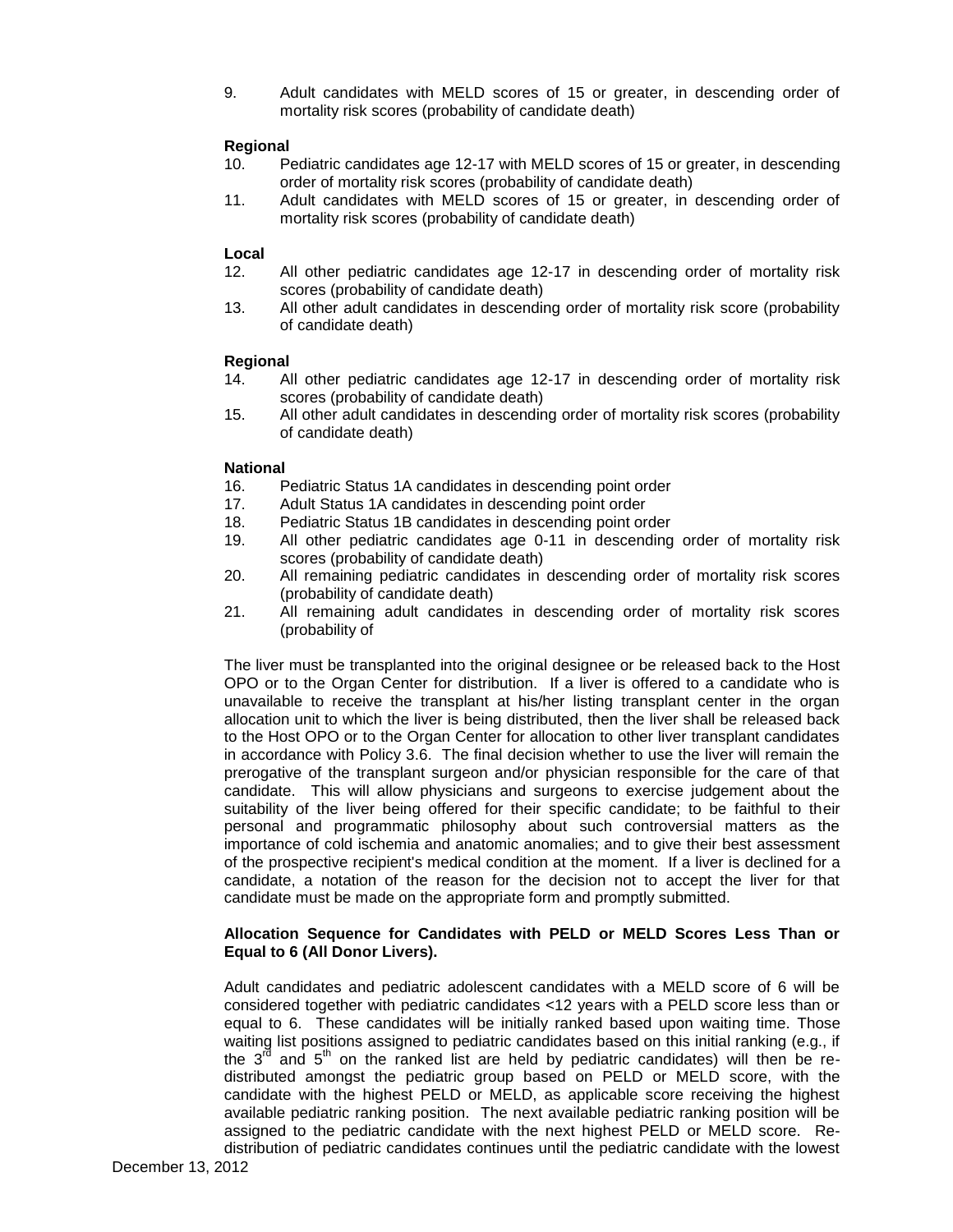PELD or MELD score is assigned the last pediatric ranking position.

- **3.6.1 Preliminary Stratification. For every potential liver recipient, the acceptable donor size** must be determined by the responsible surgeon. The Match System will consider only potential liver recipients who are an acceptable size for that particular donor liver.
- **3.6.2 Blood Type Similarity Stratification/Points.** For Status 1A and 1B transplant candidates, those with the same ABO type as the liver donor shall receive 10 points. Candidates with compatible but not identical ABO types shall receive 5 points, and candidates with incompatible types shall receive 0 points. Blood type O candidates who will accept a liver from a non- $A_1$  (negative for  $A_1$  subtype) blood type donor shall receive 5 points for ABO incompatible matching. Within each MELD/PELD score, donor livers shall be offered to transplant candidates who are ABO-identical with the donor first, then to candidates who are ABOcompatible, followed by candidates who are ABO-incompatible with the donor.
	- **3.6.2.1 Allocation of Blood Type O Donors**. With the Exception of Status 1A and 1B candidates, blood type O donors may only be allocated to blood type O candidates, or B candidates with a MELD or PELD score greater than or equal to 30. Any remaining blood type compatible candidates will appear on the match run list for blood type O donors after the blood type O and B candidate list has been exhausted at the regional and national level.
	- **3.6.2.2 Liver Allocation to Candidates Willing to Accept an Incompatible Blood Type.** For Status 1A or 1B candidates or candidates with a match MELD or PELD score of 30 and greater, centers may specify on the Waiting List those candidates who will accept a liver from a donor of any blood type.
- **3.6.3 Time Waiting**. Transplant candidates on the Waiting List shall accrue waiting time within Status 1A or 1B or any assigned MELD or PELD score; however, waiting time accrued while listed at a lower MELD/PELD score will not be counted toward liver allocation if the candidate is upgraded to a higher MELD/PELD score. Stratification of candidates within a particular MELD/PELD score shall be based on total waiting time currently and previously accrued at that score on the same Waiting List registration added to waiting time accrued at any higher MELD/PELD score. For example, if there are 2 persons with a MELD score of 30 who were both of identical blood types with the donor, the candidate with the longest accrued waiting time in MELD score 30 or higher would receive the first offer. Waiting time will not be accrued by candidates awaiting a liver transplant while they are registered on the Waiting List as inactive.

Candidates in Status 1A or 1B will receive waiting time points based on their waiting time in that Status. Ten points will be accrued by the candidate waiting for the longest period for a liver transplant and proportionately fewer points will be accrued by those candidates with shorter tenure. For example, if there were 75 persons of O blood type waiting who were of a size compatible with a blood group O donor, the person waiting the longest would accrue 10 points (75/75 x 10). A person whose rank order was 60 would accrue 2 points. ((75-60)/75 x 10  $= 2$ ).

- **3.6.4 Degree of Medical Urgency**. Each candidate is assigned a status code or mortality risk score (probability of candidate death) which corresponds to how medically urgent it is that the candidate receive a transplant.
	- **3.6.4.1 Adult Candidate Status**. Medical urgency is assigned to an adult liver transplant candidate (greater than or equal to 18 years of age) based on either the criteria defined below for Status 1A, or the candidate's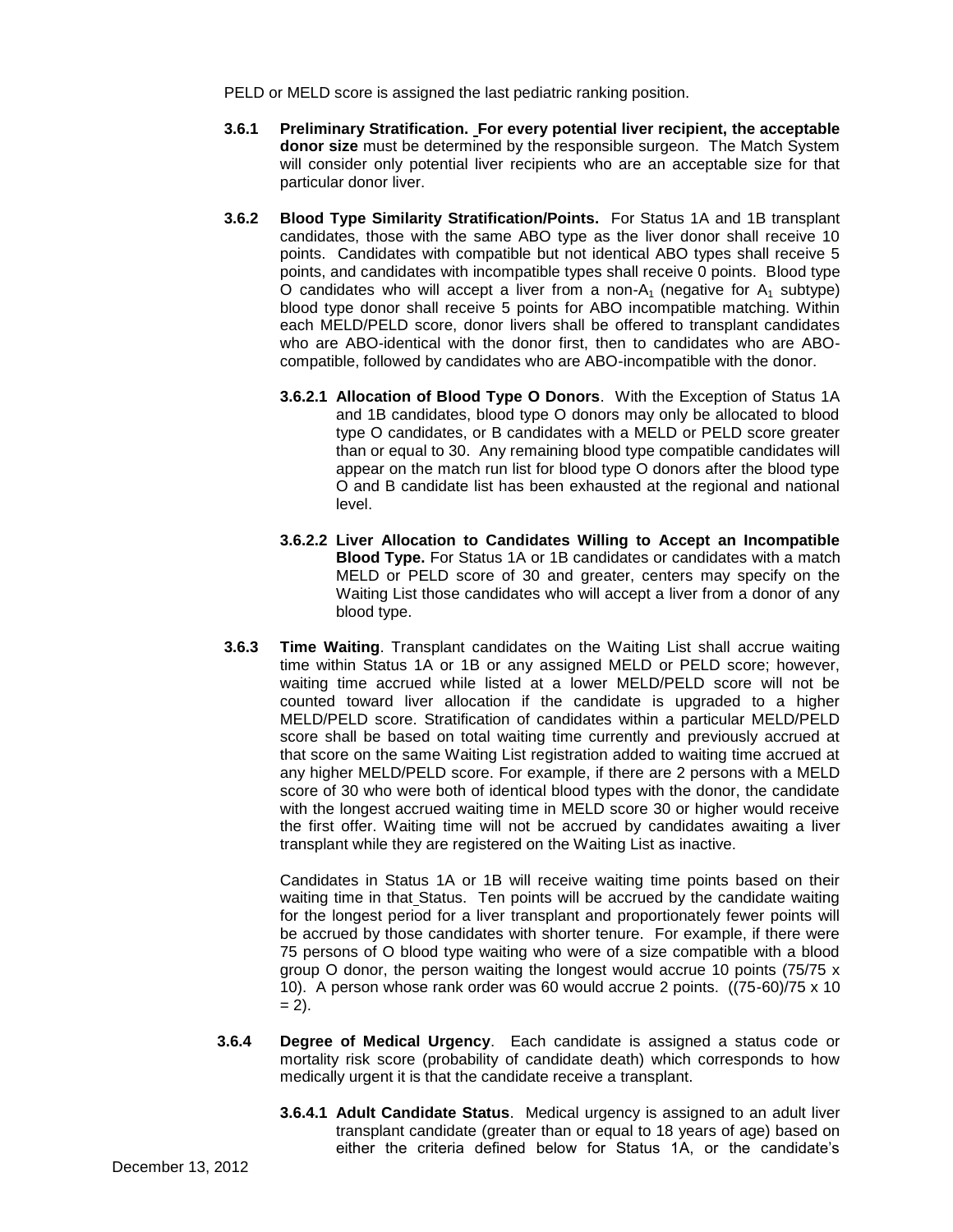mortality risk score as determined by the prognostic factors specified in Table 1 and calculated in accordance with the MELD Scoring System. A candidate who does not have a MELD score that, in the judgment of the candidate's transplant physician, appropriately reflects the candidate's medical urgency, may nevertheless be assigned a higher MELD score upon application by his/her transplant physician(s) and justification to the applicable Regional Review Board that the candidate is considered, by consensus medical judgment, using accepted medical criteria, to have an urgency and potential for benefit comparable to that of other candidates having the higher MELD score. The justification must include a rationale for incorporating the exceptional case as part of MELD calculation. A report of the decision of the Regional Review Board and the basis for it shall be forwarded to for review by the Liver and Intestinal Organ Transplantation and Membership and Professional Standards Committees to determine consistency in application among and within Regions and continued appropriateness of the MELD criteria.

#### Status **Definition**

- 7 A candidate listed as Status 7 is temporarily inactive. Candidates who are considered to be temporarily unsuitable transplant candidates are listed as Status 7, temporarily inactive.
- 1A A candidate greater than or equal to 18 years of age listed as Status 1A has fulminant liver failure with a life expectancy without a liver transplant of less than 7 days. For the purpose of Policy 3.6, fulminant liver failure shall be defined as described in (i)-(iv). Centers that list candidates not meeting these criteria for Status 1A will be referred to the Liver and Intestinal Organ Transplantation Committee for review; this review by the Liver and Intestinal Organ Transplantation Committee may result in further referral of the matter to the Membership and Professional Standards Committee for appropriate action in accordance with Appendix A of the Bylaws. Candidates meeting the criteria in (i)-(iv) will be listed in Status 1A without RRB review.
	- (i) fulminant hepatic failure defined as the onset of hepatic encephalopathy within 8 weeks of the first symptoms of liver disease. The absence of pre-existing liver disease is critical to the diagnosis. One of three criteria below must be met to list an adult candidate, who must be in the ICU, with fulminant liver failure: (1) ventilator dependence (2) requiring dialysis or continuous veno-venous hemofiltration (CVVH) or continuous veno-venous hemodialysis (CVVD) or (3) INR > 2.0, or
	- (ii) primary non-function of a transplanted liver within 7 days of implantation; as defined by (a) or (b):
		- (a)  $AST \geq 3,000$  and one or both of the following:
			- $\bullet$  an INR  $\geq 2.5$
			- $\bullet$ Acidosis, defined as having an arterial  $pH \le 7.30$  or venous pH of 7.25 and/or Lactate ≥ 4 mMol/L
		- (b) Anhepatic candidate, or
	- (iii) hepatic artery thrombosis in a transplanted liver within 7 days of implantation, with evidence of severe liver injury as defined in (ii(a)) and (ii(b)) above; Candidates with HAT in a transplanted liver within 14 days of implantation not meeting the above criteria will be listed at a MELD of 40; or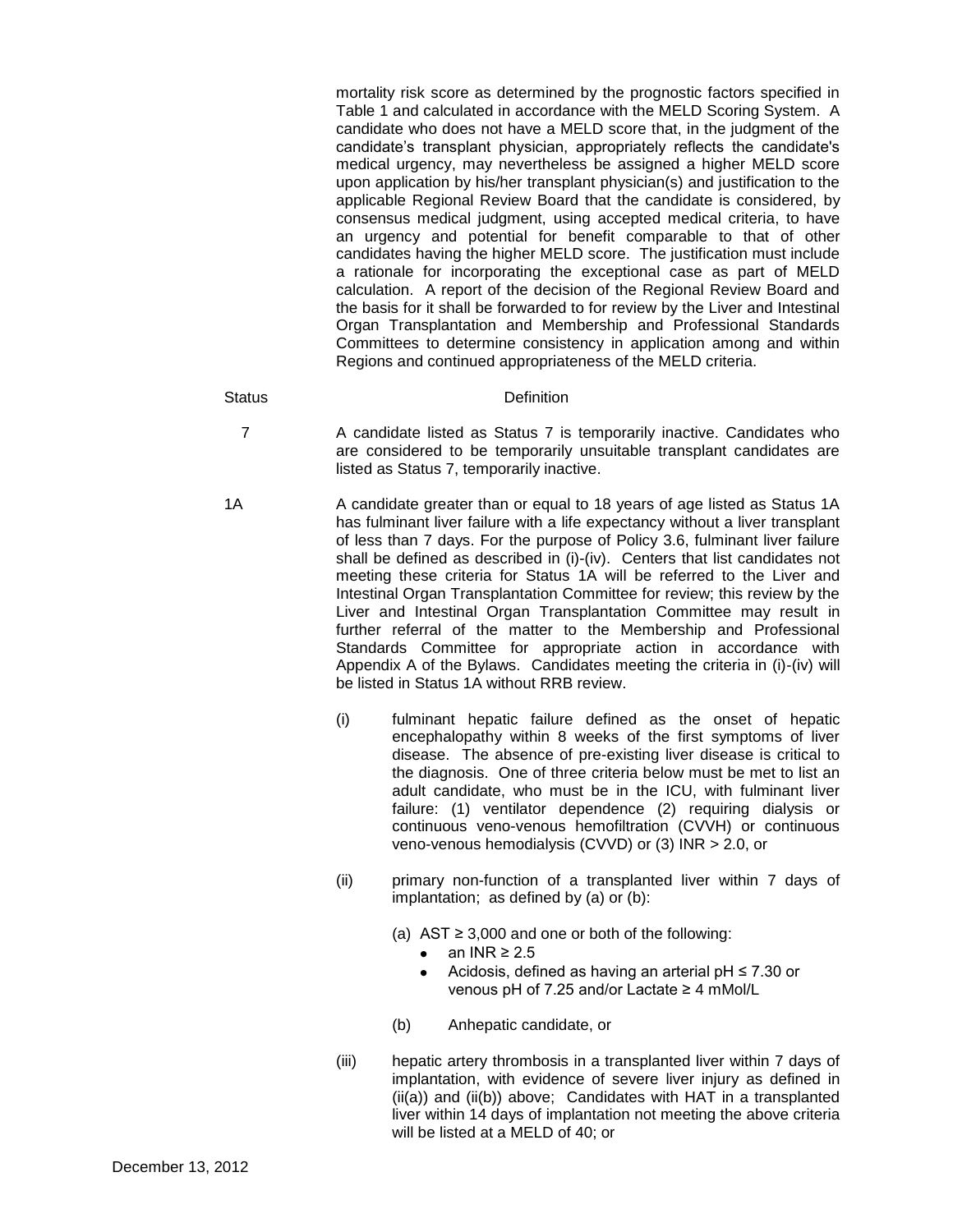(iv) acute decompensated Wilson's disease.

For (ii) and (iii), all labs must be from the same blood draw within 24 hours to 7 days following the transplant. For (ii)(a), there is no AST requirement for recipients of segmental grafts from deceased or living donors.

Candidates who are listed as a Status 1A automatically revert back to their most recent MELD Score after 7 days unless these candidates are relisted as Status 1A by an attending physician. Candidates must be listed with MELD laboratory values in accordance with Policy 3.6.4.1.1 (Adult Candidate Recertification and Reassessment Schedule) at the time of listing. A completed Liver Status 1A Justification Form must be submitted on UNet<sup>SM</sup> for a candidate's original listing as a Status 1A and each relisting as a Status 1A. If a completed Liver Status 1A Justification Form is not entered into UNet $^{\text{SM}}$  when a candidate is registered as a Status 1A, the candidate shall be reassigned to their most recent MELD score. A relisting request to continue a Status 1A listing for the same candidate waiting on that specific transplant beyond 14 days accumulated time will result in a review of all local Status 1A liver candidate listings.

All other adult liver transplant candidates on the Waiting List shall be assigned a mortality risk score calculated in accordance with the MELD scoring system. For each liver candidate registration, the listing transplant center shall enter data on UNet $\mathbf{S}^{\text{M}}$  for the prognostic factors specified in Table 1. These data must be based on the most recent clinical information (e.g., laboratory test results and diagnosis) and include the dates of the laboratory tests.

| <b>Prognostic Factor</b>                 | <b>Regression Coefficient</b> |       | <b>Std. Error</b> | P |
|------------------------------------------|-------------------------------|-------|-------------------|---|
| Serum creatinine (Log. value)            | 0.957                         | 0.142 | < 0.01            |   |
| Serum bilirubin (Log <sub>e</sub> value) | 0.378                         | 0.117 | < 0.01            |   |
| INR (Log $_{\rm e}$ value)               | 1.120                         | 0.331 | < 0.01            |   |

| Table 1                                                 |
|---------------------------------------------------------|
| Model for End-Stage Liver Disease (MELD) Scoring System |

\* The maximum serum creatinine considered within the MELD score equation will be 4.0mg/dl (i.e., for candidates with a serum creatinine of greater than 4.0 mg/dl, the serum creatinine level will be set to 4.0 mg/dl). For candidates on dialysis, defined as having 2 or more dialysis treatments within the prior week, or candidates who have received 24 hours of CVVHD within the prior week, the serum creatinine level will automatically be set to 4.0 mg/dl.

Using these prognostic factors and regression coefficients, the UNet $^{SM}$  shall assign a MELD score for each candidate based on the following calculation:

MELD Score =  $0.957 \times$  Log<sub>e</sub>(creatinine mg/dL) + 0. 378 x Log<sub>e</sub>(bilirubin mg/dL) + 1.120 x Log<sub>e</sub> (INR) + 0.643

Laboratory values less than 1.0 will be set to 1.0 for the purposes of the MELD score calculation.

As an example, for a hypothetical candidate with cirrhosis caused by hepatitis C virus who has a serum

December 13, 2012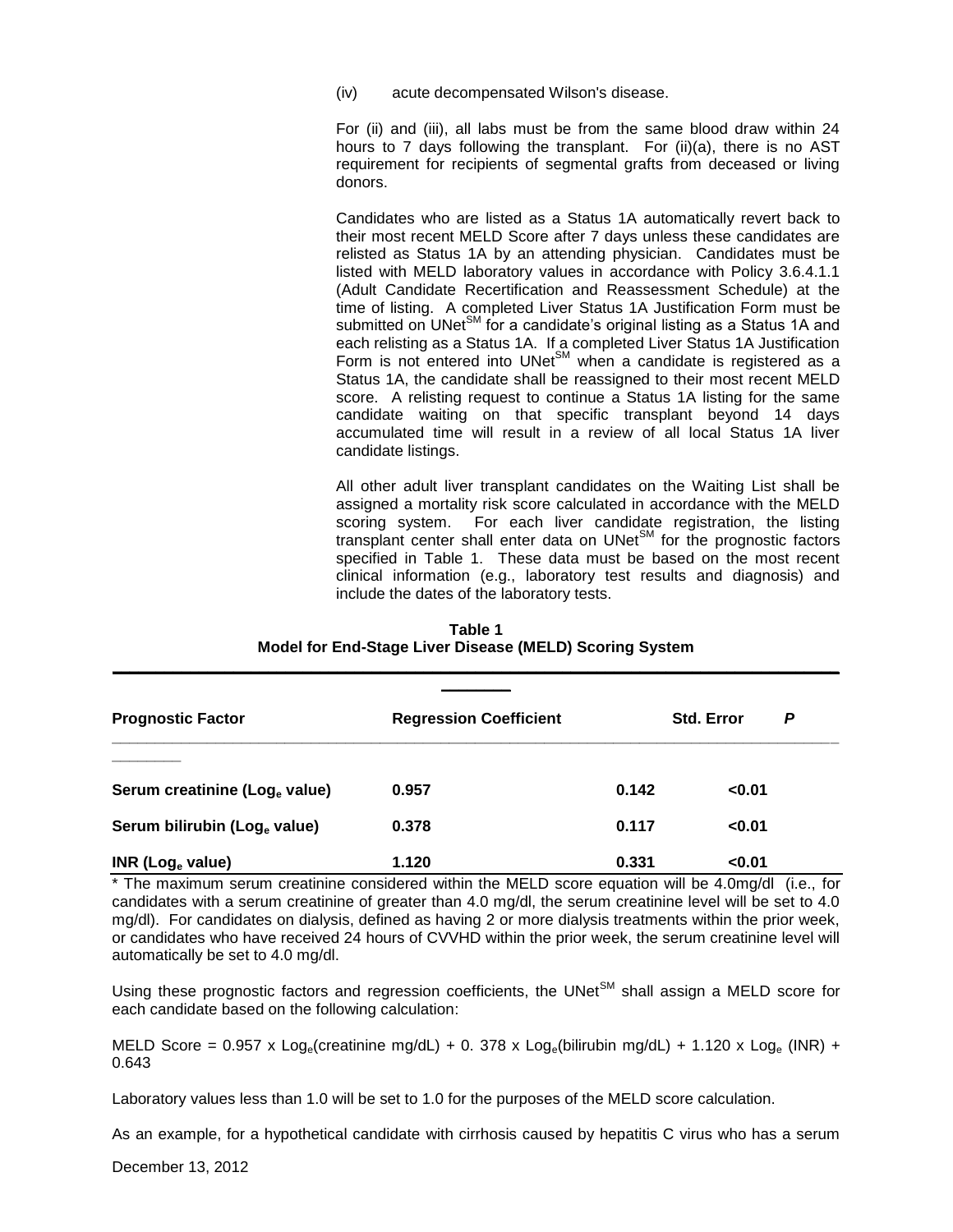creatinine concentration of 1.9 mg/dL, a serum bilirubin concentration of 4.2 mg/dL and an INR value of 1.2, the risk score would be calculated as follows:

MELD Score=  $(0.957 \times Log_e 1.9) + (0.378 \times Log_e 4.2) + (1.120 \times Log_e 1.2) + 0.643 = 2.0039$ 

The MELD score for each liver transplant candidate derived from this calculation shall be rounded to the tenth decimal place and then multiplied by 10. The hypothetical candidate in the example described above, therefore, would be assigned a risk score of 20. The MELD score will be limited to a total of 40 points maximum.

> **3.6.4.1.1 Adult Candidate Reassessment and Recertification Schedule**. The appropriateness of the MELD score assigned to each candidate listing shall be re-assessed and recertified by the listing transplant center to the OPTN Contractor in accordance with the following schedule:

|                               | Status recertification | Laboratory values must be no |  |
|-------------------------------|------------------------|------------------------------|--|
| Status 1A                     | Every 7 days.          | older than 48 hours.         |  |
|                               | Status recertification | Laboratory values must be no |  |
| MELD Score 25 or greater      | Every 7 days.          | older than 48 hours.         |  |
|                               | Status recertification | Laboratory values must be no |  |
| Score $\leq$ 24 but > 18      | every 1 month.         | older than 7 days.           |  |
|                               | Status recertification | Laboratory values must be no |  |
| Score $\le$ 18 but $\ge$ = 11 | every 3 months.        | older than 14 days.          |  |
| Score $\leq$ 10 but $>$ 0     | Status recertification | Laboratory values must be no |  |
|                               | every 12 months.       | older than 30 days.          |  |

#### **Adult Candidate Reassessment and Recertification Schedule**

This reassessment and recertification must be based on the most recent clinical information (e.g., laboratory test results and diagnosis), including the dates of the laboratory tests. In order to re-certify, laboratory values must not be older than the "age of laboratory values" specified in the chart above. In order to change a MELD score voluntarily, all laboratory values must be obtained within 48 hours. The OPTN contractor shall notify the listing transplant center of the need to reassess and recertify a candidate's MELD score within 48 hours of the applicable deadline indicated in the recertification schedule. If a candidate is not recertified in accordance with the schedule, the candidate shall be re-assigned to their previous lower MELD score. The candidate may remain at that previous lower score for the period allowed based upon the recertification schedule for the previous lower score, minus the time spent in the uncertified score. If the candidate remains uncertified past the recertification due date for the previous lower score, the candidate will be assigned a MELD score of 6. If a candidate has no previous lower MELD score, and is not recertified in accordance with the schedule, the candidate shall be reassigned to a MELD score of 6.

**3.6.4.2 Pediatric Candidate Status.** Medical urgency is assigned to a pediatric liver transplant candidate (less than 18 years of age) based on either the criteria defined below for Status 1A or 1B, or the candidate's mortality risk score as determined by the prognostic factors specified in Table 2 and calculated in accordance with the Pediatric End-Stage Liver Disease Scoring System (PELD) for pediatric candidates <12 years or with the MELD System (defined above in Policy 3.6.4.1) for pediatric candidates 12-17 years. Based on the variables included in allocation score calculation in the MELD system, MELD scores may offer a more accurate picture of mortality risk and disease severity for adolescent candidates. Pediatric candidates 12-17 years will use a risk score calculated with the MELD system while maintaining other priorities assigned to pediatric candidates. A candidate who does not have a risk of candidate mortality expressed by the PELD or MELD score that, in the judgement of the candidate's transplant physician, appropriately reflects the candidate's medical urgency or was listed at less than 18 years of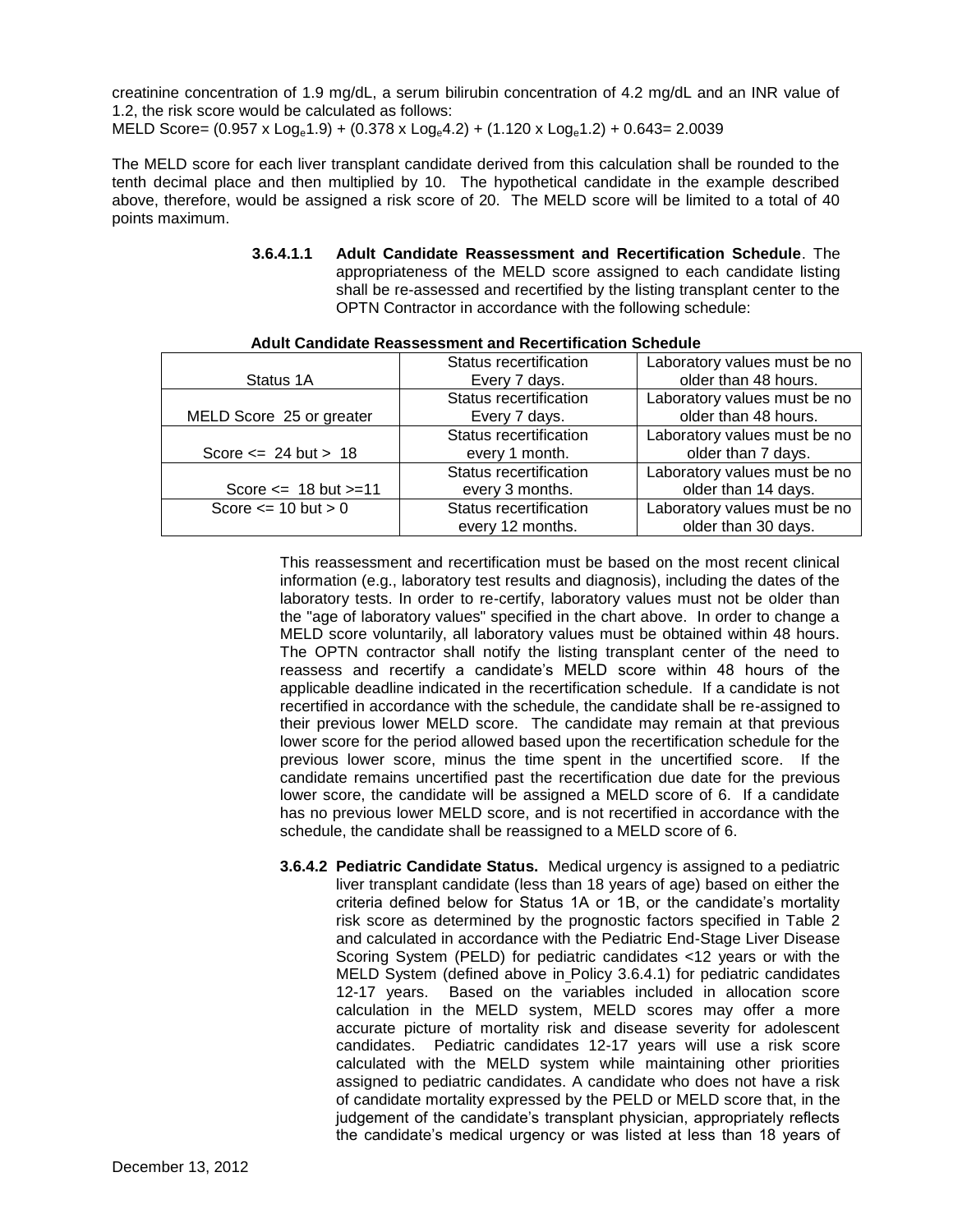age and remains on or has been returned to the Waiting List upon or after reaching age 18 may nevertheless be assigned to a higher or the appropriate PELD or MELD score and pediatric classification (for candidates listed at less than age 18 who turn age 18) upon application by his/her transplant physician(s) and justification to the applicable Regional Review Board that the candidate is considered, by consensus medical judgement, using accepted medical criteria, to have an urgency and potential for benefit comparable to that of other candidates having the PELD or MELD score. The justification must include a rationale for incorporating the exceptional case as part of the PELD/MELD calculation. A report of the decision of the Regional Review Board and the basis for it shall be forwarded for review by the Liver and Intestinal Organ Transplantation and Membership and Professional Standards Committees to determine consistency in application among and within Regions and continued appropriateness of the PELD or MELD criteria.

#### Status **Definition**

- 7 A pediatric candidate listed as Status 7 is temporarily inactive. Candidates who are considered to be temporarily unsuitable transplant candidates are listed as Status 7, temporarily inactive.
- 1A/1B For purposes of Status 1A/1B definition and classification, candidates listed at less than 18 years of age who remain on or have returned to the Waiting List upon or after reaching age 18 may be considered Status 1A/1B and shall qualify for other pediatric classifications under the following criteria. There are six allowable diagnostic groups: (i) fulminant liver failure; (ii) primary non function; (iii) hepatic artery thrombosis; (iv) acute decompensated Wilson's Disease; (v) chronic liver disease; and (vi) non-metastatic hepatoblastoma. Candidates meeting criteria (i) (ii), (iii), or (iv) may be listed as a Status 1A; those meeting criteria (v) and (vi) may be listed as a Status 1B. Within each diagnostic group specific conditions must be met to allow for listing a pediatric candidate at Status 1A or 1B. Centers that list candidates not meeting these criteria for Status 1A or 1B will be referred to the Liver and Intestinal Organ Transplantation Committee for review; this review by the Liver and Intestinal Organ Transplantation Committee may result in further referral of the matter to the Membership and Professional Standards Committee for appropriate action in accordance with Appendix A of the Bylaws. Candidates meeting the criteria in (i)-(vi) will be listed in Status 1A or Status 1B without RRB review.
	- (i) Fulminant hepatic failure. Fulminant liver failure is defined as the onset of hepatic encephalopathy within 8 weeks of the first symptoms of liver disease. The absence of pre-existing liver disease is critical to the diagnosis. One of three criteria below must be met to list a pediatric candidate with fulminant liver failure: (1) ventilator dependence (2) requiring dialysis or continuous veno-venous hemofiltration (CVVH) or continuous veno-venous hemodialysis (CVVD), or (3) INR > 2.0.
	- (ii) Primary non-function of a transplanted liver. The diagnosis is made within 7 days of implantation. Additional criteria to be met for this indication must include 2 of the following:  $ALT \geq 2000$ , INR  $\geq$  2.5, total bilirubin  $\geq$  = 10 mg/dl, or acidosis, defined as having an arterial pH  $\leq$  7.30 or venous pH of 7.25 and/or lactate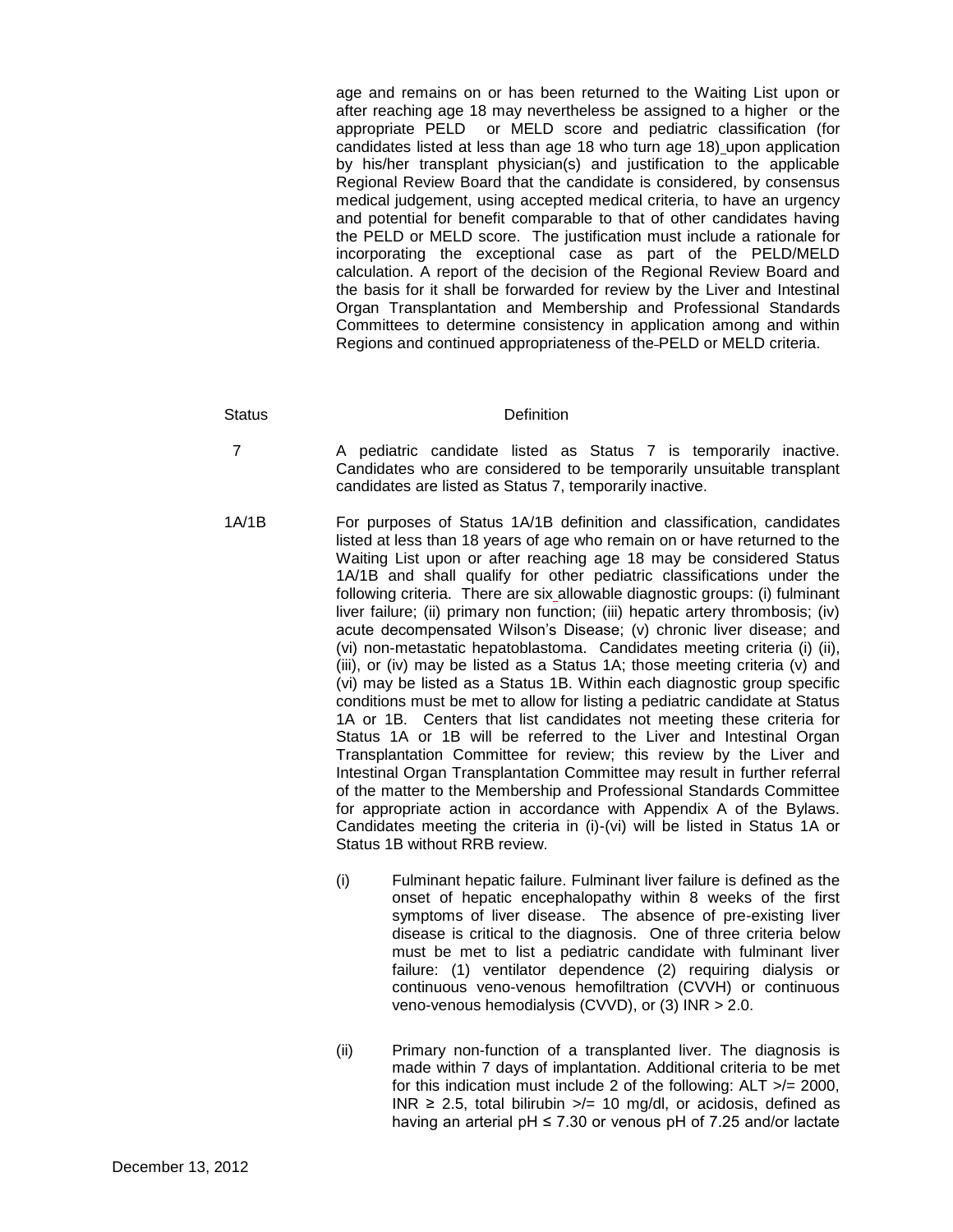≥ 4 mMol/L. All labs must be from the same blood draw within 24 hours to 7 days following the transplant.

- (iii) Hepatic artery thrombosis. The diagnosis must be made in a transplanted liver within 14 days of implantation.
- (iv) Acute decompensated Wilson's disease.
- (v) Chronic liver disease. Pediatric candidates with chronic liver disease can be listed at Status 1B if the candidate has a calculated PELD score of >25 or calculated MELD score of >25 for adolescent candidates (12-17 years) and one of the following criteria is met (candidates listed for a combined liver-intestine transplant may meet these criteria with their adjusted match score as described in Policy 3.6.4.7 (Combined Liver-Intestine Candidates):
	- a. On a mechanical ventilator; or
	- b. Gastrointestinal bleeding requiring at least 30 cc/kg of red blood cell replacement within the previous 24 hours; or

candidates also on the intestine list, at least 10 cc/kg of red blood cell replacement within the previous 24 hours; or

- c. Renal failure or renal insufficiency defined as requiring dialysis or continuous CVVH or continuous CVVD; or
- d. Glasgow coma score <10 within 48 hours of the listing/extension.
- (vi) Non-metastatic hepatoblastoma. A pediatric candidate with a biopsy proven hepatoblastoma without evidence of metastatic disease at the time of listing may be listed as Status 1B.

Candidates who are listed as a Status 1A or 1B automatically revert back to their most recent PELD or MELD score after 7 days unless these candidates are relisted as Status1A or 1B 1 by an attending physician. Extensions for Status 1B candidates indicating a gastrointestinal bleed as the initial Status 1B upgrade criteria must have had another bleed in the past 7 days prior to upgrade in order to remain in Status 1B. Status 1B candidates listed with a metabolic disease (in accordance with Policy 3.6.4.3) or a hepatoblastoma will require recertification every three months with lab values no older than 14 days. Candidates must be listed with PELD/MELD laboratory values in accordance with Policy 3.6.4.2.1 (Pediatric Candidate Recertification and Reassessment Schedule) at the time of listing. A completed Liver Status 1 A or 1B Justification Form must be received on UNet<sup>SM</sup> for a candidate's original listing as a Status must be received on UNet<sup>SM</sup> for a candidate's original listing as a Status 1 A or 1B and each relisting as a Status 1 A or 1B. If a completed Liver Status 1 A or 1B Justification Form is not entered into UNet<sup>SM</sup> when a candidate is registered as a Status 1 A or 1B, the candidate shall be reassigned to their most recent PELD or MELD score. A relisting request to continue a Status 1 A or 1B listing for the same candidate waiting on that specific transplant beyond 14 days accumulated time (excluding hepatoblastoma candidates that meet criteria (vi), and candidates listed with a metabolic disease as described in Policy 3.6.4.3) will result in a review of all local Status 1 A or 1B liver candidate listings.

All other pediatric liver transplant candidates on the Waiting List shall be assigned a mortality risk score calculated in accordance with the PELD (0-11 years) or MELD (12-17 years) scoring system. For each liver candidate registration, the listing transplant center shall enter data on the  $UNet<sup>SM</sup>$  for the prognostic factors specified in Table 2 for pediatric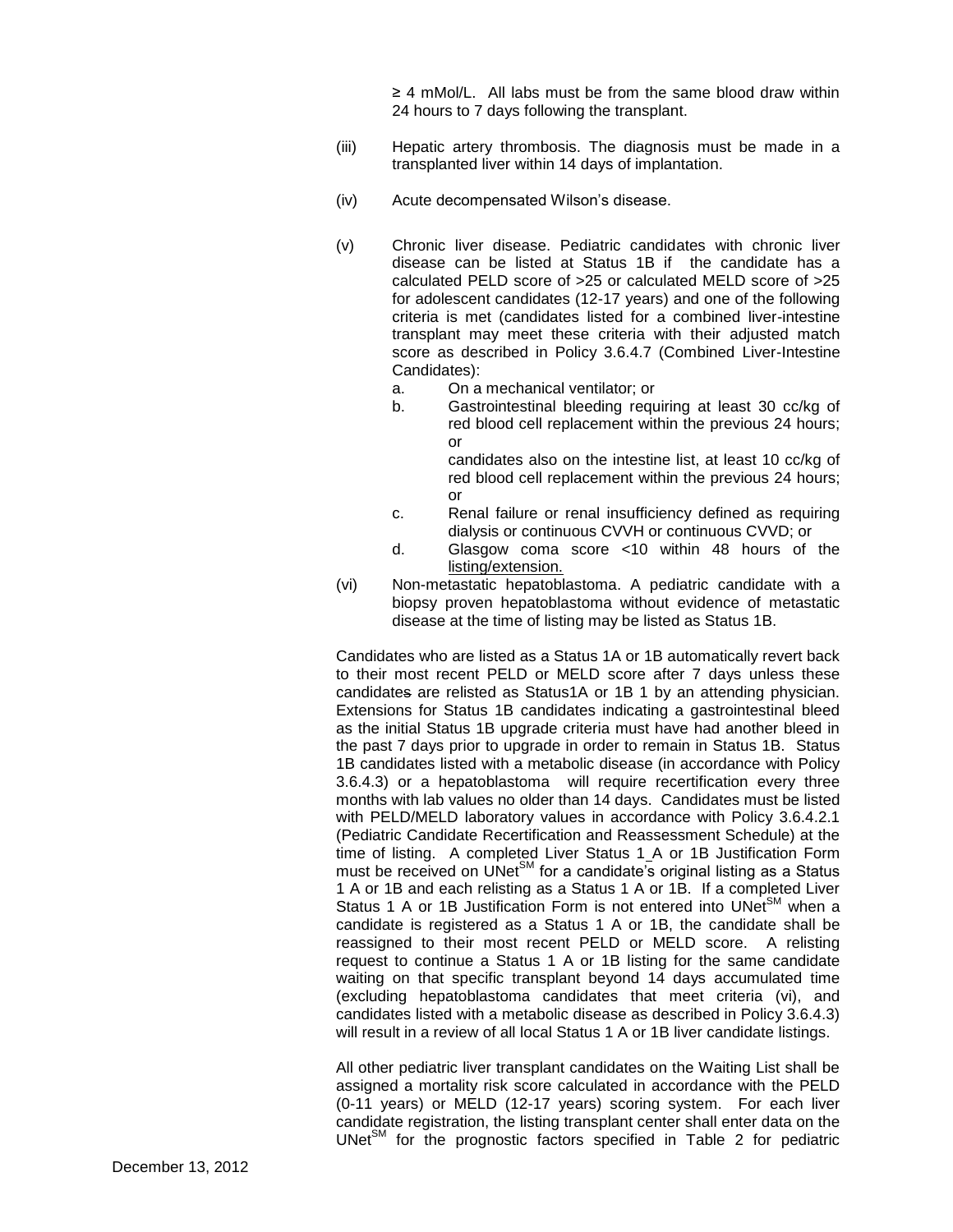candidates <12 years or Table 1 for pediatric candidates 12-17 years. These data must be based on the most recent clinical information (e.g., laboratory test results and diagnosis) and include the dates of the laboratory tests.

| <b>Prognostic Factor</b>                 | <b>Regression Coefficient</b> | P Value  |
|------------------------------------------|-------------------------------|----------|
|                                          |                               |          |
| Albumin (Log <sub>e</sub> value)         | $-0.687$                      | 0.0111   |
| Total Bilirubin (Log <sub>e</sub> value) | 0.480                         | 0.0004   |
| INR (Log $_{\rm e}$ value)               | 1.857                         | < 0.0001 |
| Growth Failure (<- 2SD)                  | 0.667                         | 0.009    |
| Age $(<1 Yr.)^2$                         | 0.436                         | 0.11     |

**Table 2 Pediatric End-Stage Liver Disease (PELD) Scoring System \_\_\_\_\_\_\_\_\_\_\_\_\_\_\_\_\_\_\_\_\_\_\_\_\_\_\_\_\_\_\_\_\_\_\_\_\_\_\_\_\_\_\_\_\_\_\_\_\_\_\_\_\_\_\_\_\_\_\_\_\_\_\_\_\_\_\_\_\_\_\_\_\_\_\_\_\_\_\_\_\_\_\_\_**

*\_\_* Scores for candidates listed for liver transplantation before the candidate's first birthday continue to include the value assigned for age (<1 Year) until the candidate reaches the age of 24 months.

## **Using these prognostic factors and regression coefficients, UNetSM shall assign a PELD score for each candidate based on the following calculation:**

PELD Score= 0.436 (Age (<1 YR.)) – 0.687 x Log<sub>e</sub> (albumin g/dL) + 0. 480 x Log<sub>e</sub> (total bilirubin mg/dL) + 1.857 x  $Log_e$  (INR) +0.667 (Growth failure ( $\lt$ - 2 Std. Deviations present))

Laboratory values less than 1.0 will be set to 1.0 for the purposes of the PELD score calculation. Growth failure will be calculated based on age and gender using the current CDC growth chart.

As an example, for a hypothetical candidate 6 months of age with growth failure (<- 2 standard deviations) who has a serum albumin concentration of 1.9 g/dL, a serum bilirubin concentration of 4.2 mg/dL and an INR value of 1.2, the risk score would be calculated as follows:

PELD Score =  $0.436 - (0.687 \times \text{Log}_0 1.9) + (0.480 \times \text{Log}_0 4.2) + (1.857 \times \text{Log}_0 1.2) + 0.667 = 1.689$ 

The PELD score for each liver transplant candidate derived from this calculation shall be rounded to the tenth decimal place and then multiplied by 10. The hypothetical candidate in the example described above, therefore, would be assigned a risk score of 17.

> **3.6.4.2.1 Pediatric Candidate Reassessment and Recertification Schedule**. The appropriateness of the PELD or MELD score assigned to each candidate listing shall be re-assessed and recertified by the listing transplant center to the OPTN contractor in accordance with the following schedule:

### **Pediatric Candidate Reassessment and Recertification Schedule**

|                                | Status recertification | Laboratory values must be |
|--------------------------------|------------------------|---------------------------|
| Status 1A or 1B                | every 7 days.          | no older than 48 hours.   |
| PELD/MELD Score 25 or greater  | Status recertification | Laboratory values must be |
|                                | every 14 days.         | no older than 72 hours.   |
|                                | Status recertification | Laboratory values must be |
| Score $\epsilon$ = 24 but > 18 | every 1 month.         | no older than 7 days.     |
|                                | Status recertification | Laboratory values must be |
| Score $\le$ 18 but $\ge$ =11   | every 3 months.        | no older than 14 days.    |

\*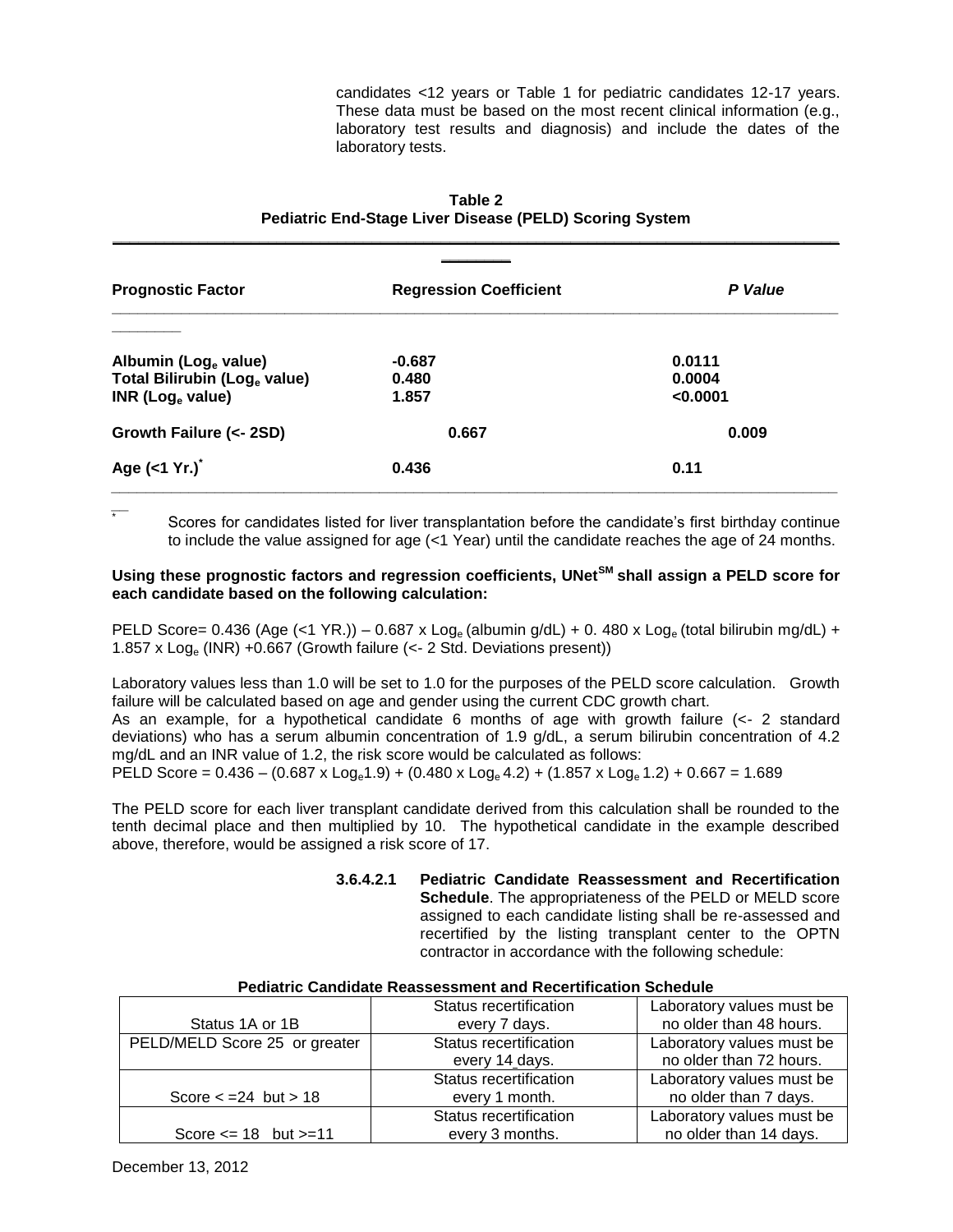|                 | Status recertification | Laboratory values must be |
|-----------------|------------------------|---------------------------|
| Score $\leq$ 10 | every 12 months.       | no older than 30 days.    |

This reassessment and recertification must be based on the most recent clinical information (e.g., laboratory test results and diagnosis) including the dates of the laboratory tests. In order to recertify, laboratory values must not be older than the "age of laboratory values" specified in the chart above. In order to change a PELD/MELD score voluntarily, all laboratory values must be obtained within 48 hours. The OPTN contractor shall notify the listing transplant center of the need to reassess and recertify a candidate's PELD/MELD score within 48 hours of the applicable deadline indicated in the recertification schedule. If a candidate is not recertified in accordance with the schedule, the candidate shall be re-assigned to their previous lower PELD/MELD score. The candidate may remain at that previous lower score for the period allowed based upon the recertification schedule for the previous lower score, minus the time spent in the uncertified score. If the candidate remains uncertified past the recertification due date for the previous lower score, the candidate will be assigned a PELD score of 6. If a candidate has no previous lower PELD/MELD score, and is not recertified in accordance with the schedule, the candidate shall be reassigned to a PELD/MELD score of 6 or will remain at the uncertified PELD score if it is less than 6.

- **3.6.4.3 Pediatric Liver Transplant Candidates with Metabolic Diseases.** A pediatric liver transplant candidate with a urea cycle disorder or organic acidema shall be assigned a PELD (less than 12 years old) or MELD (12-17 years old) score of 30. If the candidate does not receive a transplant within 30 days of being listed with a MELD/PELD of 30, then the candidate may be listed as a Status 1B. Candidates meeting these criteria will be listed in as a MELD/PELD of 30 and subsequent Status 1B without RRB review. Hospitalization is not a requirement for listing in Status 1B for these candidates. Candidates with other metabolic diseases may apply to the Regional Review Board for an appropriate PELD (less than 12 years old) or MELD (12-17 years old) score. Decisions by the Regional Review Boards in these cases shall be guided by standards developed jointly by the Liver/Intestinal Organ Transplantation and Pediatric Transplantation Committees. In such cases the requested score must receive prospective approval by the applicable RRB within twenty-one days after application; if approval is not given and the physician wishes to pursue the listing, then the physician and the RRB must meet by conference to review the case. If approval is not given within twenty-one days, the candidate's transplant physician may list the candidate at the higher PELD or MELD score, subject to automatic referral to the Liver and Intestinal Organ Transplantation Committee for review; this review by the Liver and Intestinal Organ Transplantation Committee may result in further referral of the matter to the Membership and Professional Standards Committee for appropriate action in accordance with Appendix A of the Bylaws.
- **3.6.4.4 Liver Transplant Candidates with Hepatocellular Carcinoma (HCC).** Candidates with Stage II HCC in accordance with the modified Tumor-Node-Metastasis (TNM) Staging Classification set forth in Table 3 that meet all of the medical criteria specified in (i) and (ii) may receive extra priority on the Waiting List as specified below. A candidate with an HCC tumor that is greater than or equal to 2 cm and less than or equal to 5cm or no more than 3 lesions, the largest being less than 3 cm in size (Stage T2 tumors as described in Table 3) may be registered at a MELD/PELD score equivalent to a 15% probability of candidate death within 3 months. The largest dimension of each tumor must be reported (i.e., 3.2cm x 5.1cm must be reported as 5.1cm).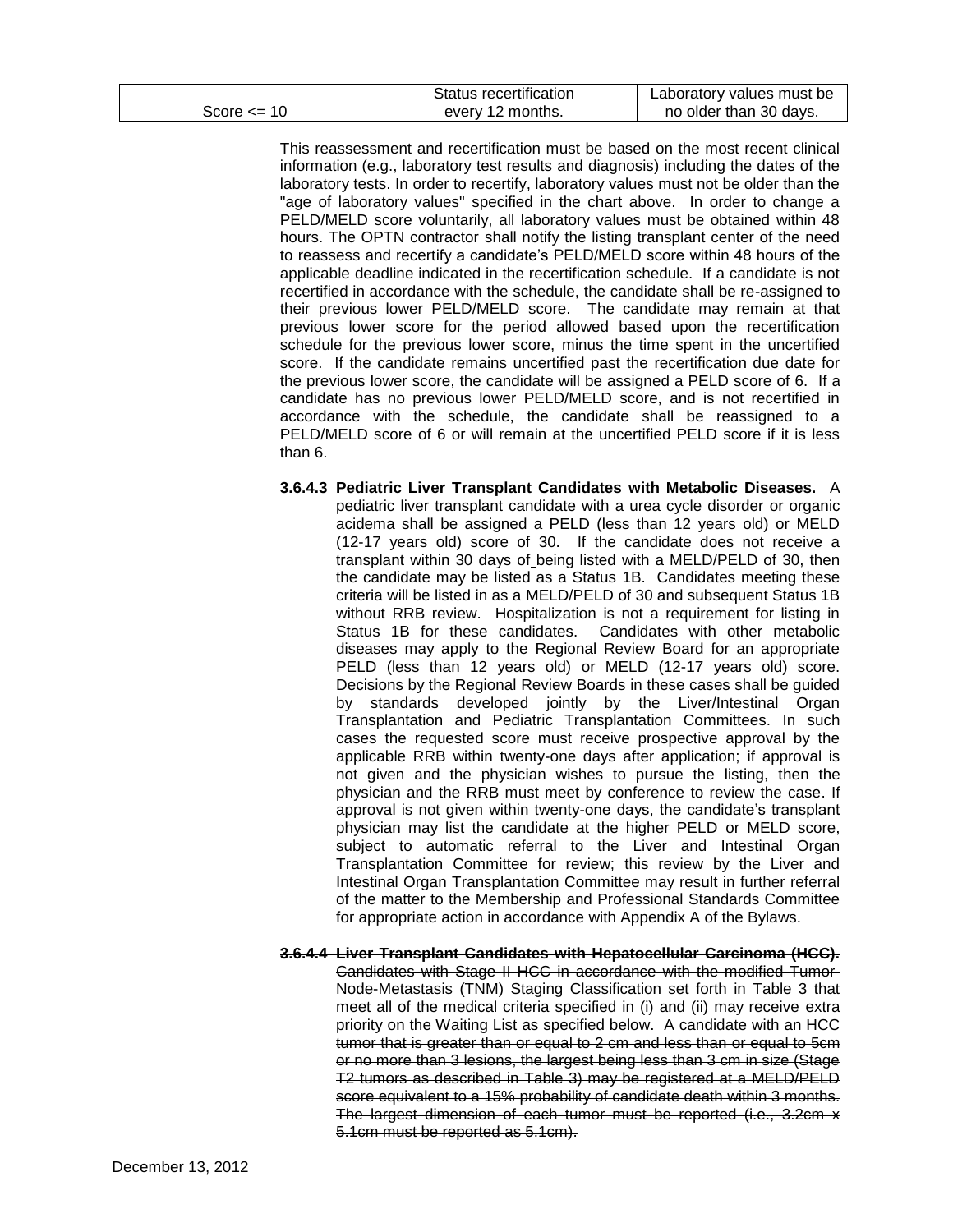(i) The candidate has undergone a thorough assessment to evaluate the number and size of tumors and to rule out any extrahepatic spread and/or macrovascular involvement (i.e., portal or hepatic veins). A pre-listing biopsy is not mandatory but the lesion must meet the following imaging criteria. The assessment of the candidate should include ultrasound of the candidate's liver, a computerized tomography (CT) or magnetic resonance imaging (MRI) scan of the abdomen that documents the tumors and a CT of the chest that rules out metastatic disease. In addition, the candidate must have at least one of the following: a vascular blush corresponding to the area of suspicion seen on the above imaging studies, an alphafetoprotein level of >200 ng/ml, an arteriogram confirming a tumor, a biopsy confirming HCC, chemoembolization of lesion, radio frequency, cryo, or chemical ablation of the lesion. The alpha-fetoprotein level is required for all HCC exception applications. Candidates with chronic liver disease who have a rising alpha-fetoprotein level ≥500 nanograms may be listed with a MELD/PELD score equivalent to an 8% mortality risk without RRB review even though there is no evidence of a tumor based on imaging studies.

(ii) The candidate is not a resection candidate.

Candidates will receive additional MELD/PELD points equivalent to a 10% increase in candidate mortality to be assigned every 3 months until these candidates receive a transplant or are determined to be unsuitable for transplantation based on progression of their HCC. To receive the additional points at 3-month intervals, the transplant program must resubmit an HCC MELD/PELD score exception application with an updated narrative every three months. Continued documentation of the tumor via repeat CT or MRI is required every three months for the candidate to receive the additional 10% mortality points while waiting. Invasive studies such as biopsies or ablative procedures and repeated chest CTs are not required after the initial upgrade request is approved to maintain the candidate's HCC priority scores. Candidates meeting criteria based on an alpha-fetoprotein level of ≥ 500 nanograms, as specified in (i), must continue to demonstrate an ongoing rise in the alpha-fetoprotein level in order to extend the application.

If the number of tumors that can be documented at the time of extension is less than upon initial application or prior extension, the type of ablative therapy must be specified on the extension application. Candidates whose tumors have been ablated after previously meeting the criteria for additional MELD/PELD points, will continue to receive additional MELD/PELD points (equivalent to a 10% increase in candidate mortality) every 3 months without RRB review, even if the estimated size of residual viable tumor falls below Stage T2 criteria. For candidates whose tumors have been resected since the initial HCC application or prior extension, the extension application must receive prospective review by the applicable RRB.

A candidate not meeting the above criteria may continue to be considered a liver transplant candidate in accordance with each center's own specific policy or philosophy, but the candidate must be listed at the calculated MELD/PELD score with no additional priority given because of the HCC diagnosis. Candidates meeting all of the criteria in (i) and (ii) will receive a MELD/PELD score based on the tumor stage as described above without RRB review. All other candidates with HCC including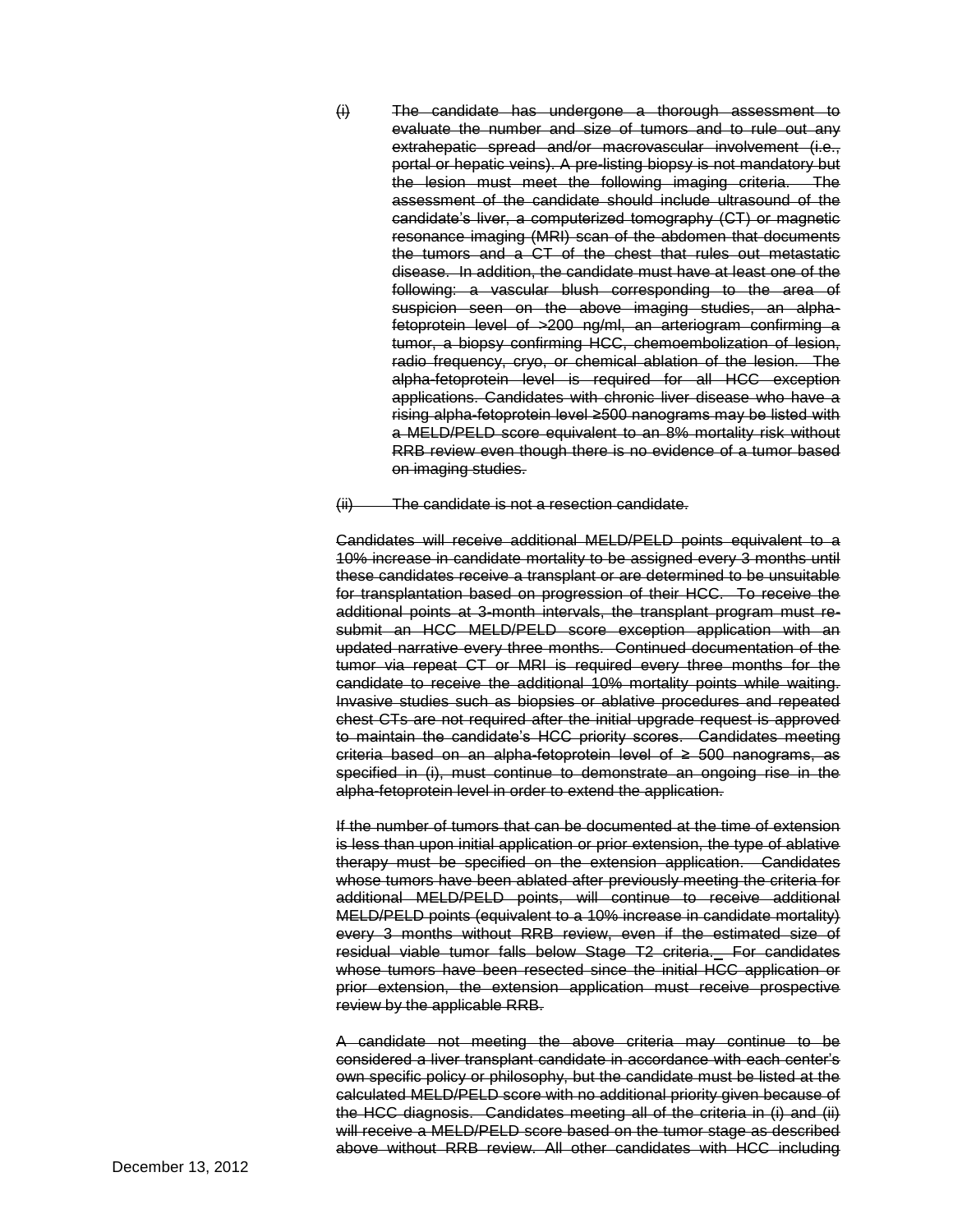those with downsized tumors whose original/presenting tumor was greater than a Stage T2), must be referred to the applicable RRB for prospective review.

If the initial request is denied by the RRB, the center may appeal via a conference call with the RRB but the candidate will not receive the additional MELD/PELD priority until the case is approved by the RRB. Cases where the appropriate RRB has found the listing center to be out of compliance with Policy 3.6.4.4 will be referred to the Liver and Intestinal Organ Transplantation Committee for review and possible action. Cases not resolved within 21 days will be referred to the Liver and Intestinal Organ Transplantation Committee for review; this review by the Liver and Intestinal Organ Transplantation Committee may result in further referral of the matter to the Membership and Professional Standards Committee for appropriate action in accordance with Appendix A of the Bylaws.

For those candidates who receive a liver transplant while receiving additional priority under the HCC criteria, the recipient's explant pathology report must be sent to the OPTN contractor. If the pathology report does not show evidence of HCC, the transplant center must also submit documentation and/or imaging studies confirming HCC at the time of listing. Additionally, if more than 10% of the HCC cases on an annual basis are not supported by pathologic confirmation or subsequent submission of clinical information, the center will be referred to the Liver and Intestinal Organ Transplantation Committee.

#### **Table 3**

## **American Liver Tumor Study Group Modified Tumor-Node-Metastasis (TNM) Staging Classification**

**(1)**

Classification Definition

TX, NX, MX, Not assessed TO, NO, MO Not found

 $T1$  nodule  $\leq 1.9$  cm

T2 One nodule 2.0-5.0 cm; two or three nodules, all <3.0 cm

T3 One nodule >5.0 cm; two or three nodules, at least one >3.0 cm

T4a Four or more nodules, any size

T4b T2, T3, or T4a plus gross intrahepatic portal or hepatic vein involvement as indicated by CT, MRI, or ultrasound

N1 Regional (portal hepatis) nodes, involved

M1 Metastatic disease, including extrahepatic portal or hepatic vein involvement

Stage 1 T1 Stage II T2 Stage III T3

Stage IVA1 T4a

Stage IVA2 T4b Stage IVB Any N1, any M1

#### *Reference*

1. American Liver Tumor Study Group – A Randomized Prospective Multi-Institutional Trial of Orthotopic Liver Transplantation or Partial Hepatic Resection with or without Adjuvant Chemotherapy for Hepatocellular Carcinoma. Investigators Booklet and Protocol. 1998.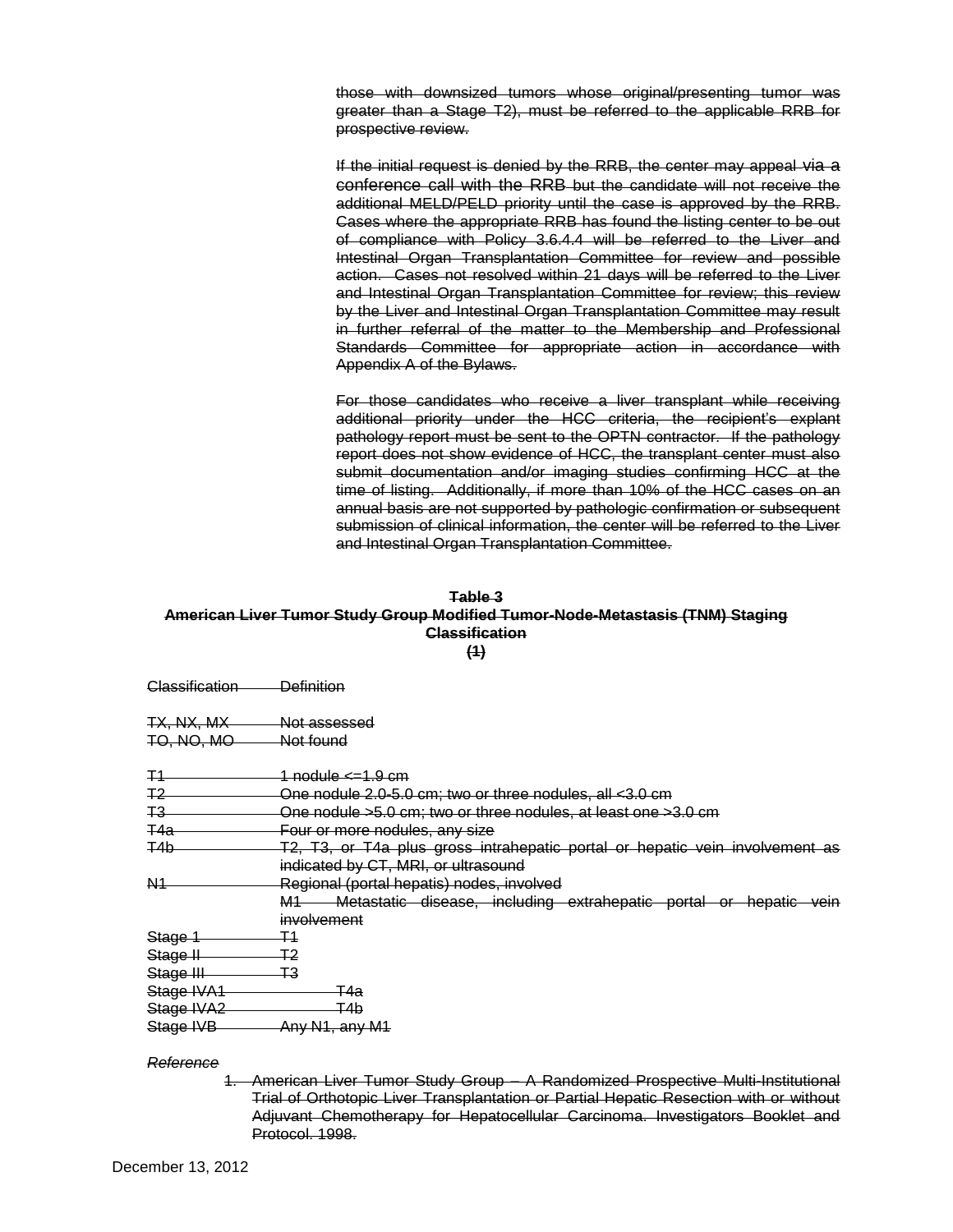*NOTE: Policy 3.6.4.4 (Liver Transplant Candidates with Hepatocellular Carcinoma (HCC)) is repealed and reenacted and shall be effective pending programming. (Approved at the November 14-15, 2011 Board of Directors Meeting.)*

- **3.6.4.4 Liver Transplant Candidates with Hepatocellular Carcinoma (HCC).** Candidates with stage T2 HCC that meet the staging and imaging criteria specified in sections A-E may receive extra priority on the Waiting List as specified below.
	- A. **Eligible Candidates**. A candidate with an HCC tumor that is stage T2 may be registered at a MELD/PELD score equivalent to a 15% probability of candidate death within 3 months if the criteria listed in sections B-D are also met. For the purposes of this policy, stage T2 lesions are defined as
		- 1 lesion  $>= 2$  cm and  $<= 5$ cm; OR
		- 2 or 3 lesions,  $>= 1$ cm and  $<= 3$ cm in size.

The largest dimension of each tumor must be reported (i.e., 1.5cm x 2.5cm must be reported as 2.5cm). Nodules <1cm are indeterminate and cannot be considered for additional priority.

- B. **Initial Assessment for Listing**. The candidate must have undergone a thorough assessment to evaluate the number and size of tumors and to rule out any extrahepatic spread (i.e. lymph node involvement) and/or macrovascular involvement (i.e., tumor thrombus in portal or hepatic vein) with dynamic contrast enhanced computed tomography (CT) or magnetic resonance imaging (MRI). The assessment of the candidate prior to transplant listing must include a CT of the chest that rules out metastatic disease. The candidate must not be eligible for resection. The alpha-fetoprotein level is required for all HCC exception applications.
- C. **Requirements for Imaging**. Any imaging examination performed for the purpose of obtaining or updating priority points on the transplant waitlist should meet minimum recommended technical and imaging protocol requirements for CT and MRI listed in Table 4 and Table 5. These must be interpreted by a radiologist at an OPTN approved transplant center. Technically inadequate or incomplete imaging examinations must be classified as OPTN Class 0 and must be repeated or completed in order to be considered for priority point allocation.
- D. **Definitions of OPTN Class 5 Nodules.** Nodules found on imaging of cirrhotic livers must be classified according to the OPTN classification shown in Table 6. OPTN class 5 nodules correspond to an imaging diagnosis of HCC and are as follows:

**OPTN Class 5B** nodules: The combination of the following imaging findings constitutes an OPTN class 5B nodule and qualifies for automatic MELD priority score (all 3 criteria must be met):

1. Single nodule diameter greater than or equal to 2cm and less than or equal to 5cm. Maximum diameter of lesion(s) should be measured on late arterial or portal phase images.

2. Increased contrast enhancement on late hepatic arterial images (relative to hepatic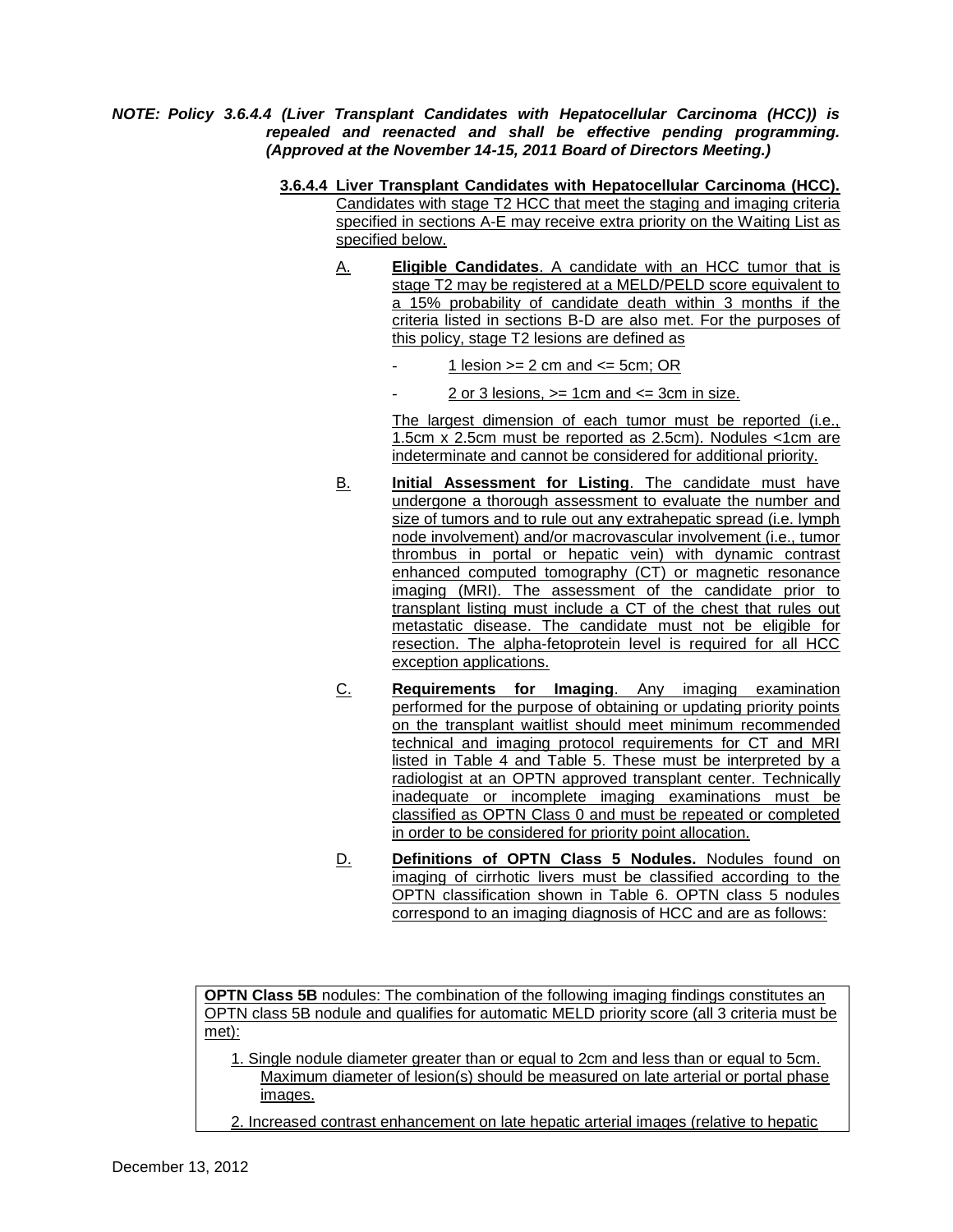parenchyma)

3. One of the following:

- **Washout** on portal venous/delayed phase
- **Late capsule or pseudocapsule enhancement** OR
- **Growth** (maximum diameter increase in the absence of ablative therapy) by  $\bullet$ 50% or more documented on serial MRI or CT obtained < 6 month apart. Serial imaging and measurements should be performed on corresponding contrast phases with the same modality preferred. ; OR
- **Biopsy**.  $\bullet$

Growth criteria do not apply to previously ablated lesions. A pre-listing biopsy is not mandatory.

**OPTN Class 5A** nodules are defined as follows:

- 1. Single nodule, maximum diameter of >1 cm and <2cm. Maximum diameter of lesion(s) should be measured on late arterial or portal phase images.
- 2. Increased contrast enhancement on late arterial phase (relative to hepatic parenchyma)
- 3. Both of the following:
	- **Washout** during the later contrast phases **AND**
	- **Peripheral rim enhancement** (capsule/pseudocapsule) on delayed  $\bullet$ phase;

OR

• Biopsy

**OPTN Class 5A-g** (growth) are defined as follows (all criteria must be met):

- Single nodule, maximum diameter of >1 cm and <2cm. Maximum diameter of  $\bullet$ lesion(s) should be measured on late arterial or portal phase images.
- Increased contrast enhancement on late arterial phase (relative to hepatic parenchyma)
- Growth (maximum diameter increase) by 50% or more documented on serial MRI or CT obtained < 6 months apart. Growth criteria do not apply to ablated lesions.

(i.e. a 1.2 cm hyper-enhancing nodule documented on first CT scan is found to be 1.8 cm on scan obtained 3 months later would be classified as 5A-g. This individual lesion is not eligible for MELD priority score as the tumor is still at stage T1 but if found in conjunction with a second 5A or 5A-g lesion, the patient would be eligible for an automatic MELD priority score.)

**OPTN Class 5T** (Treated) nodules are defined as any OPTN Class 5 or biopsy-proven HCC lesion that was automatically approved upon initial application or extension and has subsequently undergone loco-regional treatment. OPTN Class 5T nodules qualify for continued priority points predicated on the pre-treatment classification of the nodule(s) and are defined as:

- 1. Past loco-regional treatment for HCC (OPTN class 5 lesion or biopsy proven prior to ablation).
- 2. Evidence of persistent/recurrent HCC such as nodular or crescentic extra-zonal or intra-zonal enhancing tissue on late arterial imaging (relative to hepatic parenchyma) may be present.

**OPTN Class 5X**: Lesions that meet radiologic criteria for HCC but are outside stage T2 as defined in section A will be considered Class 5X and are not eligible for automatic exception points. These cases may be considered by the Regional Review Board (RRB) as described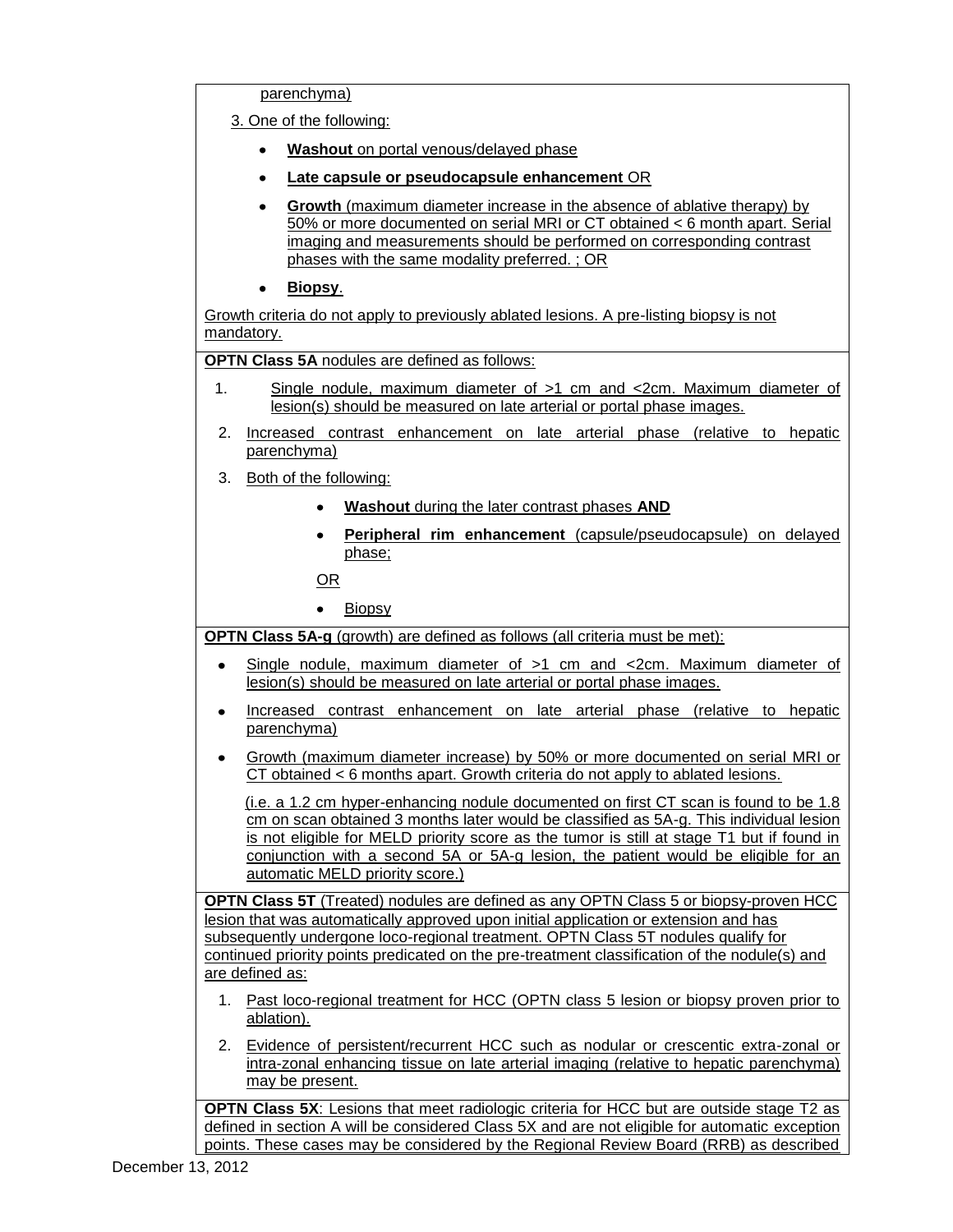**E. HCC Lesions Eligible for Automatic Upgrade.** Individual Class 5B and 5T are eligible for automatic priority. A single OPTN Class 5A nodule corresponds to T1 stage hepatocellular carcinoma and does not qualify for automatic priority MELD points but must be considered towards the overall staging of the patient according to criteria listed above. **Combinations of Class 5A nodules** that meet stage T2 criteria as described in section (A) are eligible for automatic priority.

For example, a candidate would be eligible for additional priority with:

- Two 1.5 cm (5A) lesions; or
- One 1.5 cm lesion (5A) and one 2.5 cm lesion (5B); or  $\bullet$
- One 3.5cm lesion (5B); or
- Two 2.1cm lesions (5B).
	- **F. Extensions of HCC Exception Applications**. Candidates will receive additional MELD/PELD points equivalent to a 10 percentage point increase in candidate mortality to be assigned every 3 months until these candidates receive a transplant or are determined to be unsuitable for transplantation based on progression of their HCC. To receive the additional points at 3 month intervals, the transplant program must re-submit an HCC MELD/PELD score exception application with an updated narrative every three months. Continued documentation of the tumor via repeat CT or MRI is required every three months for the candidate to receive the additional 10 percentage point increase in mortality points while waiting. Invasive studies such as biopsies or ablative procedures and repeated chest CTs are not required after the initial upgrade request is approved to maintain the candidate's HCC priority scores.

If the number of tumors that can be documented at the time of extension is less than upon initial application or prior extension, the type of ablative therapy must be specified on the extension application. Candidates whose tumors have been ablated after previously meeting the criteria for additional MELD/PELD points (OPTN Class 5T) will continue to receive additional MELD/PELD points (equivalent to a 10 percentage point increase in candidate mortality) every 3 months without RRB review, even if the estimated size of residual viable tumor falls below stage T2 criteria.

For candidates whose tumors have been resected since the initial HCC application or prior extension, the extension application must receive prospective review by the applicable RRB.

**G. Candidates Not Meeting Criteria (Class 5X)**. A candidate not meeting the above criteria may continue to be considered a liver transplant candidate in accordance with each center's own specific policy or philosophy, but the candidate must be listed at the calculated MELD/PELD score with no additional priority given because of the HCC diagnosis. All such candidates with HCC,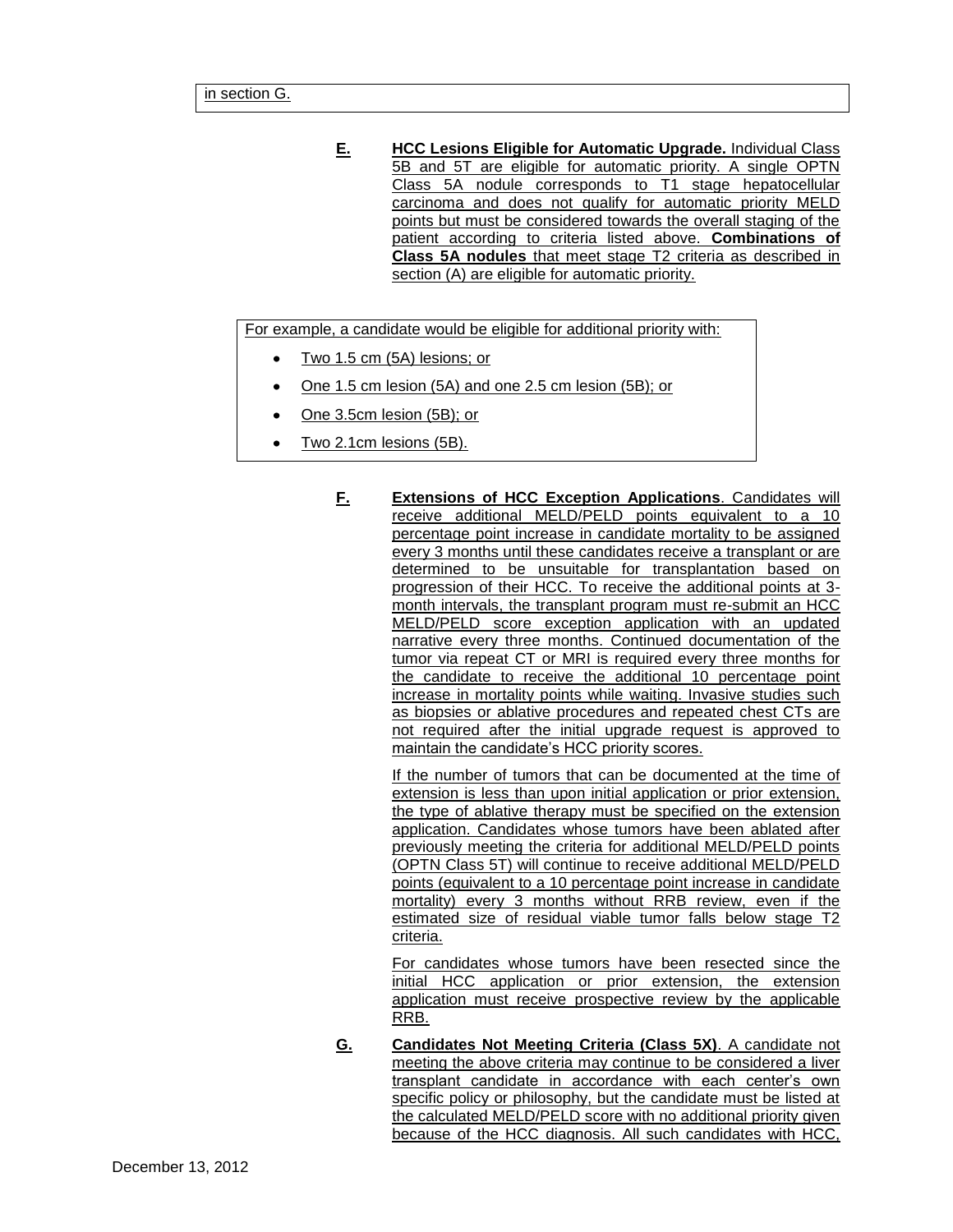including those with downsized tumors whose original/presenting tumor was greater than a stage T2, must be referred to the applicable RRB for prospective review in order to receive additional priority.

- **H. Appeal Procedures for Candidates not Meeting Criteria**. If the initial request is denied by the RRB, the center may appeal via a conference call with the RRB but the candidate will not receive the additional MELD/PELD priority until the case is approved by the RRB. Cases where the appropriate RRB has found the listing center to be out of compliance with Policy 3.6.4.4 will be referred to the Liver and Intestinal Organ Transplantation Committee for review and possible action. Cases not resolved within 21 days will be referred to the Liver and Intestinal Organ Transplantation Committee for review; this review by the Liver and Intestinal Organ Transplantation Committee may result in further referral of the matter to the Membership and Professional Standards Committee for appropriate action in accordance with Appendix A of the Bylaws.
- **I. Compliance Monitoring**. Documentation of the radiologic characteristics of each OPTN class 5 nodule (for an example, see Tables 7A-C) must be kept on file at the transplant center. If growth criteria are used to classify a nodule as HCC, prior and current dates of imaging, type of imaging and measurements of the nodule(s) must be documented in the radiology report.

For those candidates who receive a liver transplant while receiving additional priority under the HCC criteria, the Post-Transplant Explant Pathology Form must be submitted to the OPTN contractor through UNet℠ within 60 days of the transplant procedure. If the pathology report does not show evidence of HCC, the transplant center must also submit documentation and/or imaging studies confirming HCC at the time of listing. Additionally, if more than 10% of the HCC cases on an annual basis are not supported by pathologic confirmation or subsequent submission of clinical information, the center will be referred to the Liver and Intestinal Organ Transplantation **Committee.** 

*NOTE: Policy 3.6.4.4 (Liver Transplant Candidates with Hepatocellular Carcinoma (HCC)) (Section I-Compliance Monitoring shall be effective pending OMB approval of the form and programming in UNet℠. (Approved at the March 13, 2012 Executive Committe.)*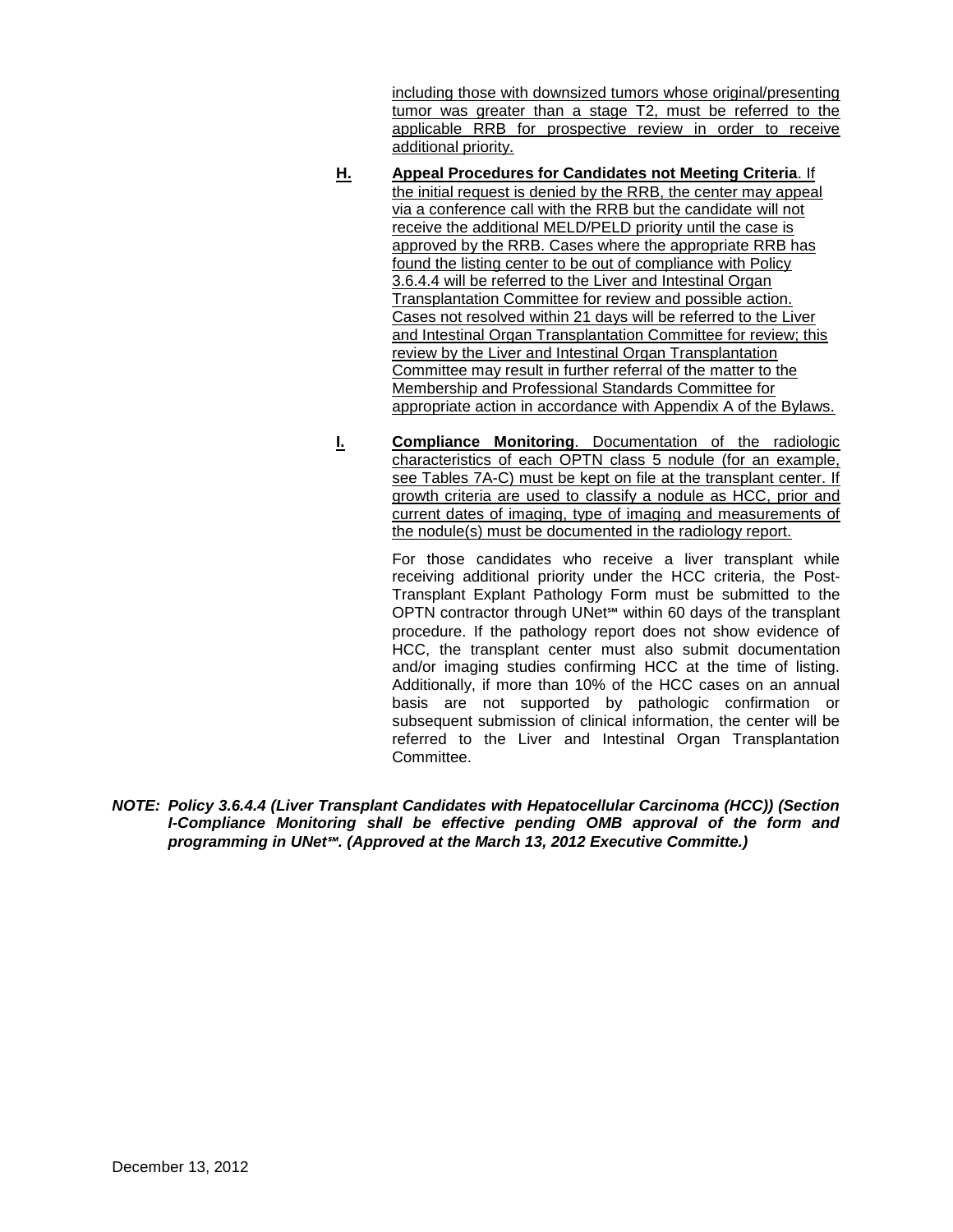# **Appendices**:

TABLE 4: RECOMMENDED Minimum technical requirements for CT

TABLE 5: RECOMMENDED Minimum technical requirements for MRI

TABLE 6: OPTN Classification of liver lesions (Classes 0 and 5)

TABLES 7A-C: Sample templates for centers to use when recording HCC findings for auditing purposes

## **Table 4: Recommended minimum technical specifications for dynamic contrast-enhanced CT of the liver**

| <b>Feature</b>                                                                                                  | <b>Specification</b>                                                                                                | <b>Comment</b>                                                                                                                                                                                                                                                                       |
|-----------------------------------------------------------------------------------------------------------------|---------------------------------------------------------------------------------------------------------------------|--------------------------------------------------------------------------------------------------------------------------------------------------------------------------------------------------------------------------------------------------------------------------------------|
| <b>Scanner Type</b>                                                                                             | Multidetector row scanner                                                                                           |                                                                                                                                                                                                                                                                                      |
| <b>Detector Type</b>                                                                                            | Minimum of 8 detector rows                                                                                          | Need to be able to image entire<br>liver during brief late arterial<br>phase time window                                                                                                                                                                                             |
| <b>Reconstructed slice thickness</b>                                                                            | Minimum of 5 mm reconstructed<br>slice thickness                                                                    | Thinner slices are preferable,<br>especially if multiplanar<br>reconstructions are performed                                                                                                                                                                                         |
| Injector                                                                                                        | Power injector, preferably dual<br>chamber injector with saline<br>flush                                            | Bolus tracking recommended                                                                                                                                                                                                                                                           |
| <b>Contrast injection rate</b>                                                                                  | 3mL/sec minimum, better 4-6<br>mL/sec with minimum of 300 mg<br>I/mL or higher, for dose of<br>1.5mL/kg body weight |                                                                                                                                                                                                                                                                                      |
| Mandatory dynamic phases on<br>contrast enhanced MDCT<br>(comments describe typical<br>hallmark image features) | 1) late arterial phase<br>2) portal venous phase<br>3) delayed phase                                                | 1) artery fully enhanced,<br>beginning contrast enhancement<br>of portal vein<br>2) portal vein enhanced, peak<br>liver parenchymal enhancement,<br>beginning contrast enhancement<br>of hepatic veins<br>3) variable appearance, >120<br>sec after initial injection of<br>contrast |
| <b>Dynamic Phases (Timing)</b>                                                                                  | Bolus tracking or timing bolus<br>recommended for accurate<br>timing                                                |                                                                                                                                                                                                                                                                                      |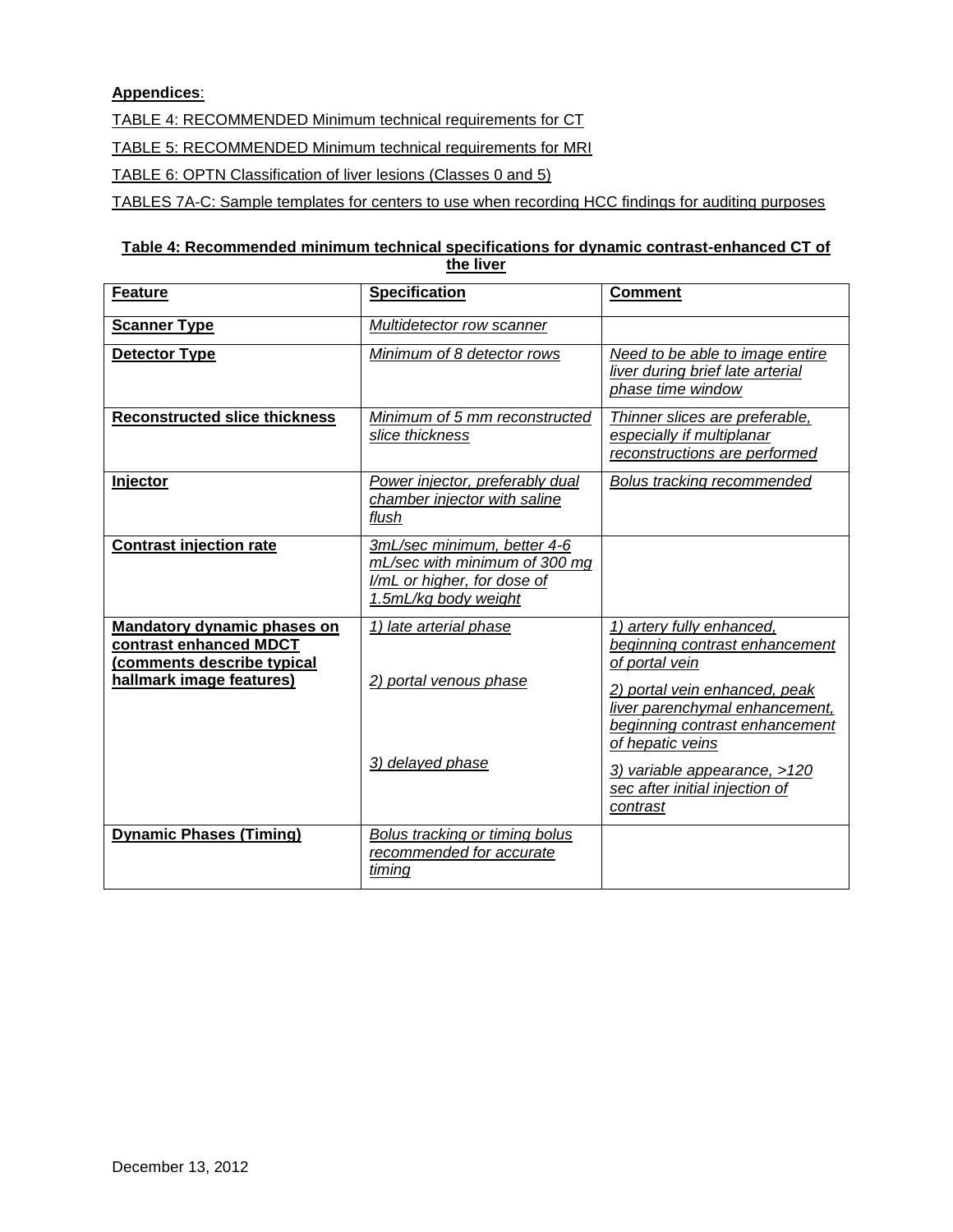# **Table 5:**

| Recommended minimum technical specifications for dynamic contrast-enhanced MRI of the liver |
|---------------------------------------------------------------------------------------------|
|---------------------------------------------------------------------------------------------|

| <b>Feature</b>                                                 | <b>Specification</b>                                                                                                                                                                                                                                                    | <b>Comment</b>                                                                                                                                                       |
|----------------------------------------------------------------|-------------------------------------------------------------------------------------------------------------------------------------------------------------------------------------------------------------------------------------------------------------------------|----------------------------------------------------------------------------------------------------------------------------------------------------------------------|
| <b>Scanner Type</b>                                            | 1.5T Tesla or greater main magnetic field<br>strength                                                                                                                                                                                                                   | low field magnets not suitable                                                                                                                                       |
| <b>Coil Type</b>                                               | phased array multichannel torso coil                                                                                                                                                                                                                                    | unless patient-related factors<br>precludes use (e.g. body<br>habitus)                                                                                               |
| <u>Minimum sequences</u>                                       | Pre-contrast and dynamic post gadolinium<br>T1-weighted gradient echo sequence (3D<br>preferable), T2 (with and without FAT<br>SAT), T1w in and out of phase imaging                                                                                                    |                                                                                                                                                                      |
| Injector                                                       | dual chamber power injector                                                                                                                                                                                                                                             | Bolus tracking recommended                                                                                                                                           |
| <b>Contrast injection rate</b>                                 | 2-3 mL/sec of extracellular gadolinium<br>chelate that does not have dominant biliary<br>excretion                                                                                                                                                                      | Preferably resulting in vendor-<br>recommended total dose                                                                                                            |
| <b>Mandatory dynamic</b><br>phases on contrast<br>enhanced MRI | 0) Pre-contrast T1W                                                                                                                                                                                                                                                     | 0) do not change scan<br>parameters for post contrast<br>imaging                                                                                                     |
| (comments describe<br>typical hallmark image<br>features)      | 1) late arterial phase                                                                                                                                                                                                                                                  | 1) artery fully enhanced,<br>beginning contrast<br>enhancement of portal vein                                                                                        |
|                                                                | 2) portal venous phase                                                                                                                                                                                                                                                  | 2) portal vein enhanced, peak<br>liver parenchymal<br>enhancement, beginning<br>contrast enhancement of<br>hepatic veins                                             |
|                                                                | 3) delayed phase                                                                                                                                                                                                                                                        | 3) variable appearance, >120<br>sec after initial injection of<br>contrast                                                                                           |
| <b>Dynamic Phases</b><br>(Timing)                              | The use of a bolus tracking method for<br>timing contrast arrival for late arterial<br>phase imaging is preferable. Portal venous<br>phase (35-55 sec after initiation of late<br>arterial phase scan), delayed phase (120-<br>180sec after initial contrast injection) |                                                                                                                                                                      |
| <b>Slice thickness</b>                                         | 5mm or less for dynamic series, 8mm or<br>less for other imaging                                                                                                                                                                                                        |                                                                                                                                                                      |
| <b>Breath-holding</b>                                          | max length of series requiring breathhold<br>should be about 20sec. with a minimum<br>matrix of 128 x 256                                                                                                                                                               | Compliance with breathhold<br>instructions very important,<br>technologists need to<br>understand the importance of<br>patient instruction before and<br>during scan |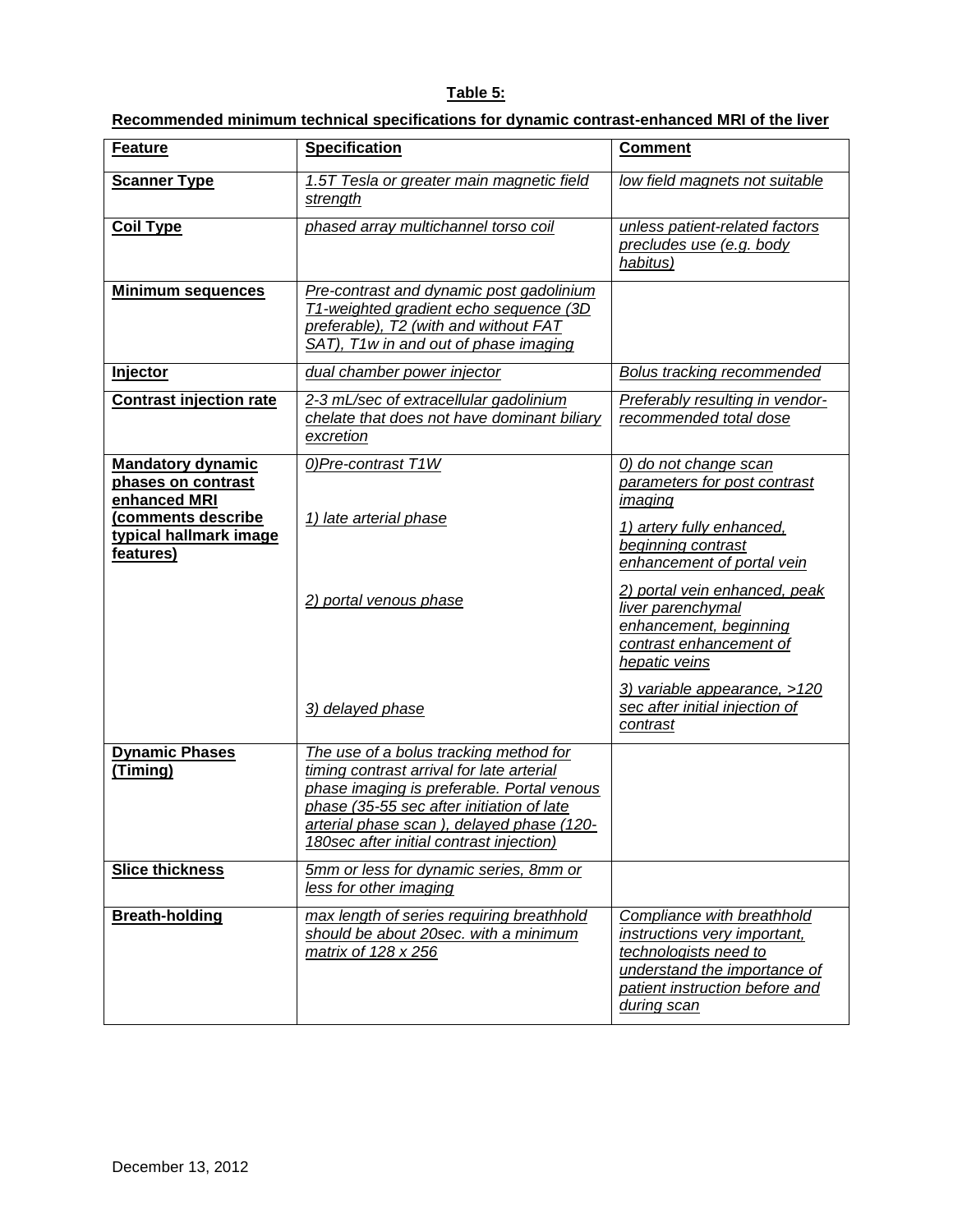| Table 6: OPTN classification system for nodules seen on imaging of cirrhotic livers |
|-------------------------------------------------------------------------------------|
|-------------------------------------------------------------------------------------|

| <b>Class</b>             | <b>Description</b>                                                                           | <b>Comment</b>                                                                                                                                                                                                                                                                                                   |
|--------------------------|----------------------------------------------------------------------------------------------|------------------------------------------------------------------------------------------------------------------------------------------------------------------------------------------------------------------------------------------------------------------------------------------------------------------|
| $\underline{\mathbf{0}}$ | Incomplete or technically<br><i>inadequate study</i>                                         | Repeat study required for adequate assessment;<br>automatic priority MELD points cannot be assigned based<br>on a OPTN 0 classified imaging study                                                                                                                                                                |
| $\overline{5}$           | Meets radiologic criteria for HCC                                                            | May qualify for automatic exception depending on stage<br>(see $3.6.4.4$ section A.)                                                                                                                                                                                                                             |
|                          | 5A: > or equal to 1 cm and less 2<br>cm measured on late arterial or<br>portal phase images. | Increased contrast enhancement on late hepatic arterial<br>phase AND washout during later contrast phases AND<br>peripheral rim enhancement (capsule/pseudocapsule).                                                                                                                                             |
|                          | 5A-g: same size as 5A                                                                        | Increased contrast enhancement on late hepatic arterial<br>phase AND growth by 50% or more documented on serial<br>CT/MRI obtained <or 6="" apart.<="" equal="" months="" th="" to=""></or>                                                                                                                      |
|                          | 5B: maximum diameter > or equal<br>to 2cm and less than or equal to 5<br>cm.                 | Increased contrast enhancement on late hepatic arterial<br>phase AND either washout during later contrast phases<br>OR peripheral rim enhancement (capsule/pseudocapsule)<br>OR growth by 50% or more documented on serial<br>CT/MRI obtained <or (5b-g).<="" 6="" apart="" equal="" months="" th="" to=""></or> |
|                          | 5T: prior local regional treatment<br>for HCC                                                | Describes any residual lesion or perfusion defect at site of<br>prior UNOS class 5 lesion.                                                                                                                                                                                                                       |
|                          | 5X: maximum diameter > or equal<br>to $5 \, \text{cm}$ .                                     | Increased contrast enhancement on late hepatic arterial<br>phase AND either washout during later contrast phases<br>OR peripheral rim enhancement (capsule/pseudocapsule)                                                                                                                                        |

For descriptions of Classes 1-4, which are not applicable to OPTN policy, please see

[http://www.acr.org/SecondaryMainMenuCategories/quality\\_safety/LI-RADS.aspx.](http://www.acr.org/SecondaryMainMenuCategories/quality_safety/LI-RADS.aspx) 

**3.6.4.5 Liver Candidates with Exceptional Cases.** Special cases require prospective review by the Regional Review Board. The center will request a specific MELD/PELD score and shall submit a supporting narrative. The Regional Review Board will accept or reject the center's requested MELD/PELD score based on guidelines developed by each RRB. Each RRB must set an acceptable time for Reviews to be completed, within twenty-one days after application; if approval is not given and the physician wishes to pursue the listing, then the physician and the RRB must meet by conference call to review the case. If approval is not given within twenty-one days, the candidate's transplant physician may list the candidate at the higher MELD or PELD score, subject to automatic referral to the Liver and Intestinal Organ Transplantation Committee for review; this review by the Liver and Intestinal Organ Transplantation Committee may result in further referral of the matter to the Membership and Professional Standards Committee for appropriate action in accordance with Appendix A of the Bylaws.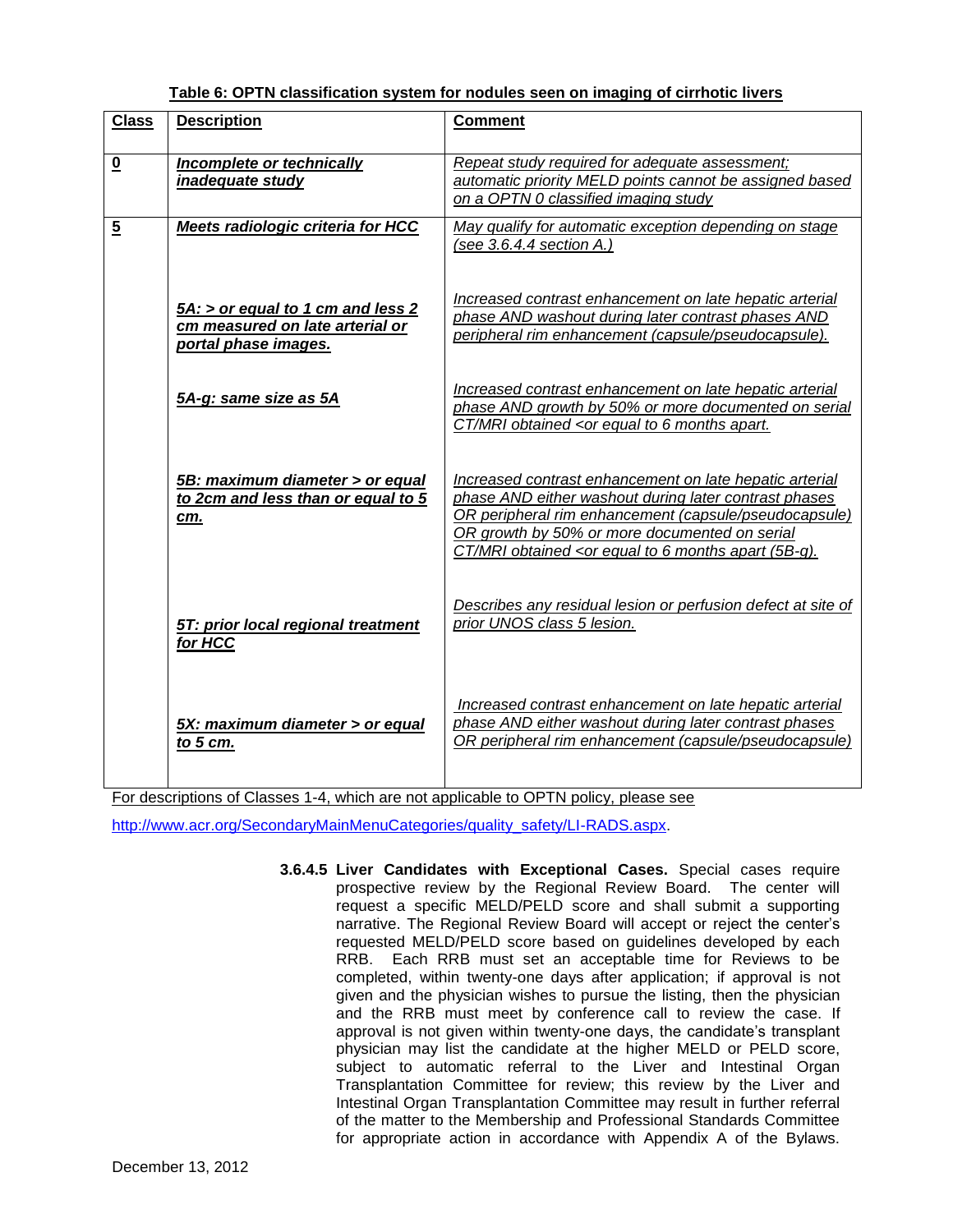Exceptions to the MELD/PELD score must be reapplied every three months; otherwise the candidate's score will revert back to the candidate's current calculated MELD/PELD score. If the RRB does not recertify the MELD/PELD score exception, then the candidate will be assigned a MELD/PELD score based on current laboratory values. Centers may apply for a MELD/PELD score equivalent to a 10% increase in candidate mortality every 3 months as long as the candidate meets the original criteria. Extensions shall undergo prospective review by the RRB. A candidate's approved score will be maintained if the center enters the extension application more than 3 days prior to the due date and the RRB does not act prior to that date (i.e., the candidate will not be downgraded if the RRB does not act in a timely manner). If the extension application is subsequently denied then the candidate will be assigned the laboratory MELD score. Candidates meeting the criteria listed in  $3.6.4.5.1 - 3.6.4.5.6$  are eligible for additional MELD/PELD exception points, provided that the criteria are included in the clinical narrative. Unless the applicable RRB has a pre-existing agreement for a higher point assignment for these diagnoses, an initial MELD score of 22/ PELD score of 28 shall be assigned. For candidates with Primary Hyperoxaluria meeting the criteria in 3.6.4.5.5, an initial MELD score of 28/ PELD score of 41 shall be assigned. These pre-existing agreements must be renewed on an annual basis.

- **3.6.4.5.1Liver Candidates with Hepatopulmonary Syndrome (HPS)**. Candidates with a clinical evidence of portal hypertension, evidence of a shunt, and a PaO<sub>2</sub> < 60 mmHg on room air will be listed at a MELD score of 22 without RRB review with a 10% mortality equivalent increase in points every three months if the candidate's  $PaO<sub>2</sub>$  stays below 60 mmHg. Candidates should have no significant clinical evidence of underlying primary pulmonary disease.
- **3.6.4.5.2 Liver Candidates with Cholangiocarcinoma**. Candidates meeting the criteria listed in Table 8 will be eligible for a MELD/PELD exception with a 10% mortality equivalent increase every three months.
- **3.6.4.5.3 Liver Candidates with Cystic Fibrosis**. Liver candidates with signs of reduced pulmonary function, defined as having an  $FEV<sub>1</sub>$ that falls below 40%,will be eligible for a MELD/PELD exception with a 10% mortality equivalent increase every three months.
- **3.6.4.5.4 Liver Candidates with Familial Amyloid Polyneuropathy (FAP)**. Candidates with a clear diagnosis, to include an echocardiogram showing the candidate has an ejection fraction > 40%, ambulatory status, and identification of TTR gene mutation (Val30Met vs. non-Val30Met) and a biopsy proven amyloid in the involved organ, will be eligible for a MELD/PELD exception with a 10% mortality equivalent increase every three months.
- **3.6.4.5.5 Liver Candidates with Primary Hyperoxaluria.** Candidates with AGT deficiency proven by liver biopsy (sample analysis and/or genetic analysis), and listed for a combined liver-kidney transplant will be eligible for a MELD/PELD exception with a 10% mortality equivalent increase every three months. Candidates must have a GFR<= 25 ml/min for 6 weeks or more by MDRD6 or direct measurement (Iothalamate or iohexol).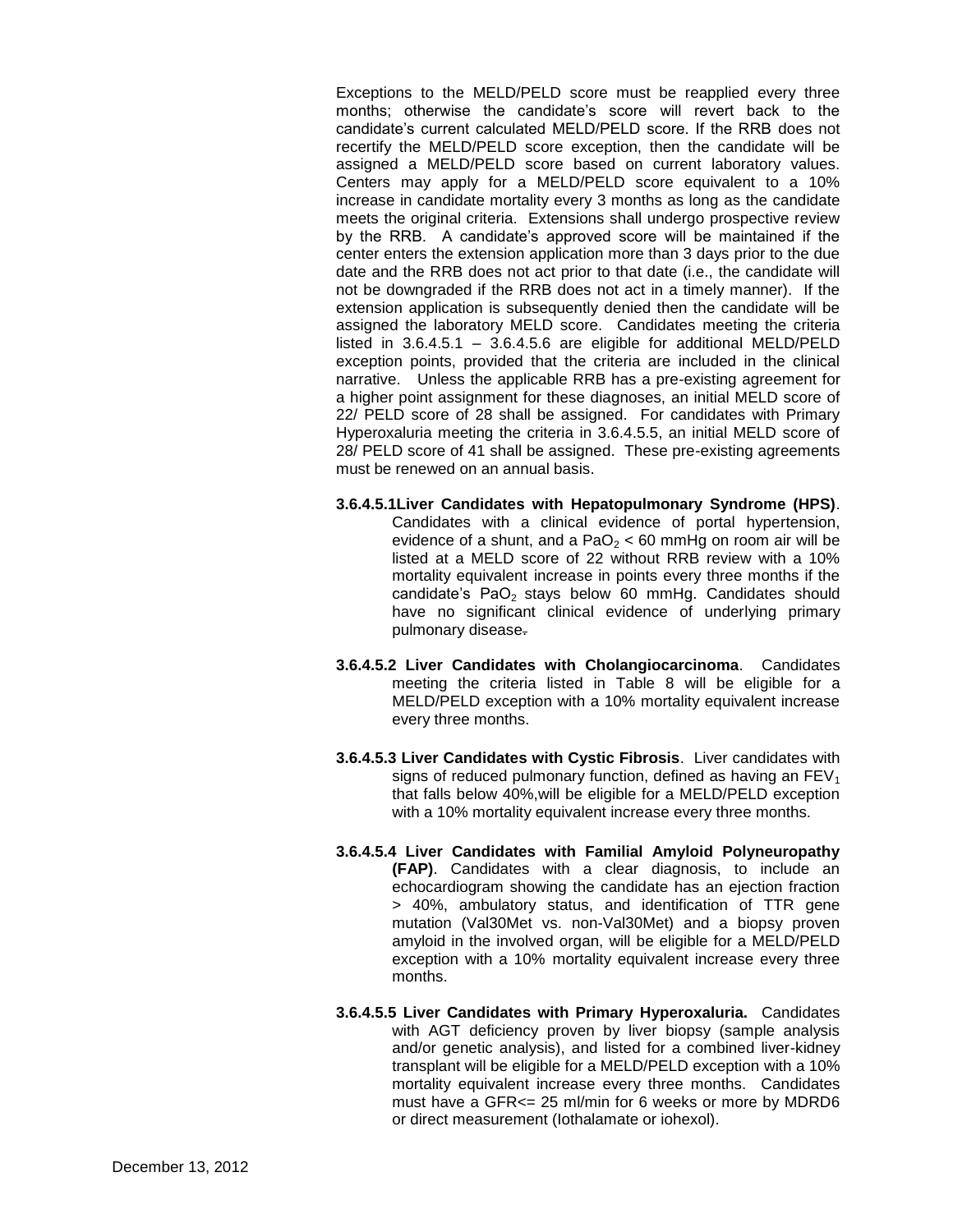- **3.6.4.5.6 Liver Candidates with Portopulmonary Syndrome.** Candidates that meet the following criteria will be eligible for a MELD/PELD exception with a 10% mortality equivalent increase every three months if the mean pulmonary arterial pressure (MPAP) stays below 35 mmHg (confirmed by repeat heart catheterization).
	- Diagnosis should include initial MPAP and pulmonary vascular resistance (PVR) levels, documentation of treatment, and post-treatment MPAP < 35 mmHg and  $PVR < 400$  dynes/sec/cm<sup>-5</sup>.
	- Transpulmonary gradient should be required for initial diagnosis to correct for volume overload.

## **TABLE 8. Criteria for MELD Exception for Liver Transplant Candidates With Cholangiocarcinoma (CCA)**

- Centers must submit a written protocol for patient care to the OPTN/UNOS Liver and Intestinal Organ  $\bullet$ Transplantation Committee before requesting a MELD score exception for a candidate with CCA. This protocol should include selection criteria, administration of neoadjuvant therapy before transplantation, and operative staging to exclude patients with regional hepatic lymph node metastases, intrahepatic metastases, and/or extrahepatic disease. The protocol should include data collection as deemed necessary by the OPTN/UNOS Liver and Intestinal Organ Transplantation Committee.
- Candidates must satisfy diagnostic criteria for hilar CCA: malignant-appearing stricture on cholangiography and one of the following: carbohydrate antigen 19-9 100 U/mL, or and biopsy or cytology results demonstrating malignancy, or aneuploidy. The tumor should be considered unresectable on the basis of technical considerations or underlying liver disease (e.g., primary sclerosing cholangitis).
- If cross-sectional imaging studies (CT scan, ultrasound, MRI) demonstrate a mass, the mass should be 3 cm or less.
- Candidates must satisfy diagnostic criteria for hilar CCA: malignant-appearing stricture on  $\bullet$ cholangiography and biopsy or cytology results demonstrating malignancy, carbohydrate antigen 19-9 100 U/mL, or aneuploidy. The tumor should be considered unresectable on the basis of technical considerations or underlying liver disease (e.g., primary sclerosing cholangitis).
- If cross-sectional imaging studies (CT scan, ultrasound, MRI) demonstrate a mass, the mass should  $\bullet$ be 3 cm.
- Intra- and extrahepatic metastases should be excluded by cross-sectional imaging studies of the chest and abdomen at the time of initial exception and every 3 months before score increases.
- Regional hepatic lymph node involvement and peritoneal metastases should be assessed by operative  $\bullet$ staging after completion of neoadjuvant therapy and before liver transplantation. Endoscopic ultrasound-guided aspiration of regional hepatic lymph nodes may be advisable to exclude patients with obvious metastases before neoadjuvant therapy is initiated.
- Transperitoneal aspiration or biopsy of the primary tumor (either by endoscopic ultrasound, operative,  $\bullet$ or percutaneous approaches) should be avoided because of the high risk of tumor seeding associated with these procedures.
	- **3.6.4.6 On-Site Review of Status 1A and 1B Candidate Listings**. If a transplant center's listing of candidates as Status 1A and 1B has been disapproved on 3 occasions at the final review of the applicable regional review board, and the candidates receive a transplant while listed at the disapproved status, then the OPTN contractor shall conduct an on-site review of that center's Status 1A and 1B candidate listings. The listing center shall reimburse all necessary and reasonable expenses incurred by the contractor in performing this on-site review. If there are no policy violations and the disapproved listings are found to be appropriate, the center will not be responsible for the necessary and reasonable expenses incurred by the contractor while performing the on-site review.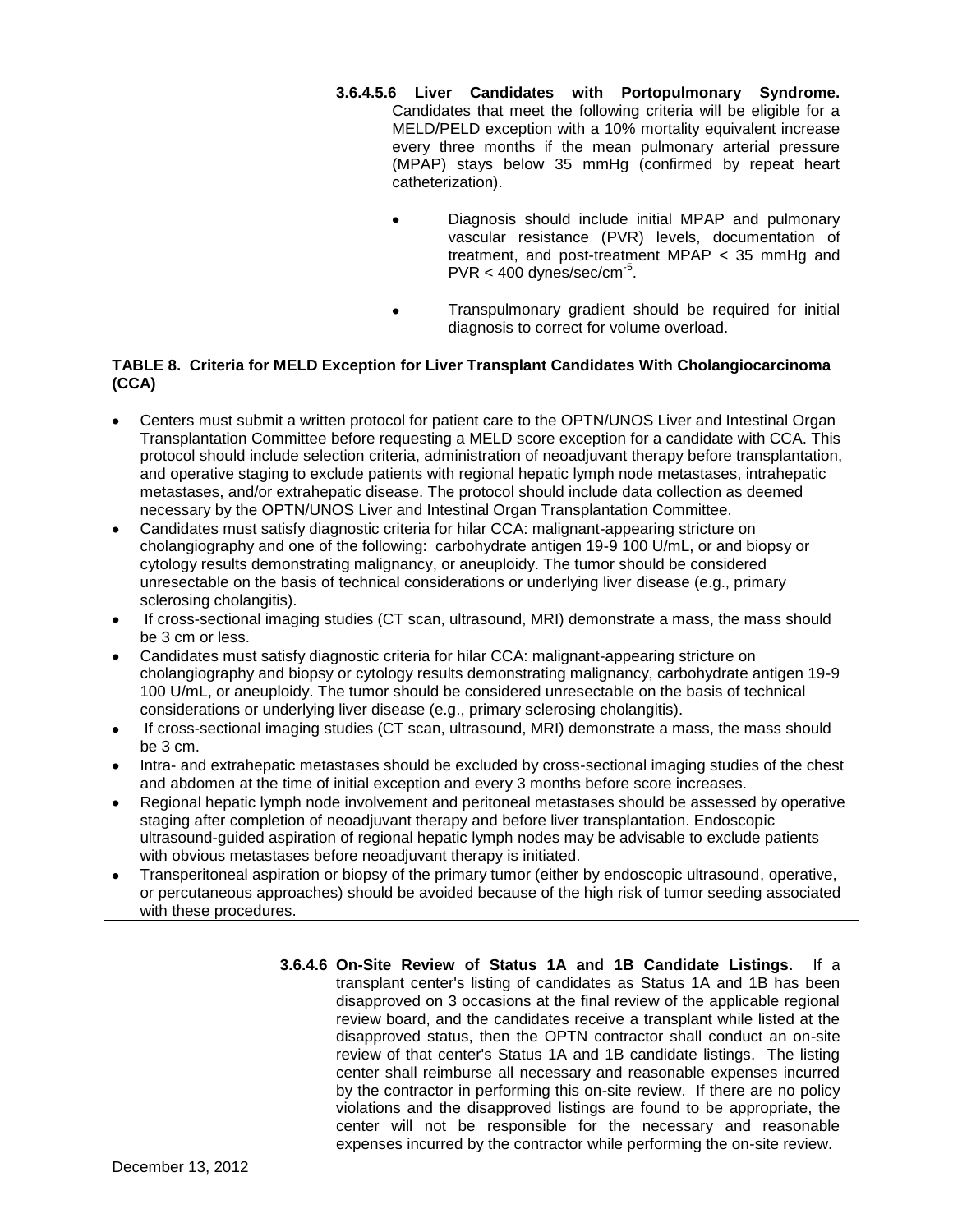- **3.6.4.7 Combined Liver-Intestine Candidates**. Candidates awaiting a combined liver-intestine transplant who are registered and active on both waiting lists will automatically receive an additional increase in their MELD/PELD score equivalent to a 10% risk of 3-month mortality. Candidates age 0-17 will receive a 23 point increase in their calculated MELD/PELD score instead of the 10% increase. The center must verify that an intestinal transplant is required and took place.
- **3.6.4.8 Combined Liver-Intestine Allocation.** For combined liver-intestine allocation, the liver must first be offered:
	- according to the liver match run
	- sequentially to **each** potential liver recipient (including all MELD/PELD potential recipients) through national Status 1A and 1B offers.

The liver may then be offered to combined liver-intestine potential recipients sequentially according to the intestine match run.

- **3.6.5 Center Contact and Acceptance**. Livers shall be offered in descending computer print-out order but the offering calls may be made concurrently (e.g., 5 liver teams may be called and given donor information provided that each team is told its priority number for the liver offer). Policy 3.4.1 (Time Limit for Acceptance) assures that each team will know within one hour whether or not another center with a candidate who has higher points has accepted or rejected the offer.
	- **3.6.5.1 Execution of the Liver Match System.** The Match System for liver allocation shall be executed within 8 hours prior to the initial liver offer. This match system printout of the liver transplant candidate waiting list shall be utilized by the Host OPO for placement of the donor liver. The liver match system may be re-executed if a previously accepted liver is subsequently turned down because there is a change in specific medical information related to the liver donor. Any re-execution of the liver match system for the same donor for other reasons must be retrospectively reviewed by the Regional Review Board. This policy shall not apply to a donor liver that has been recovered and has not been placed within 2 hours of organ recovery.
- **3.6.6 Removal of Liver Transplant Candidates from Liver Waiting Lists When Transplanted or Deceased.** If a liver transplant candidate on the Waiting List has received a transplant from a deceased or living donor, or has died while awaiting a transplant, the listing center, or centers if the candidate is multiple listed, shall immediately remove that candidate from all liver waiting lists and shall notify the contractor within 24 hours of the event. If the deceased or living donor liver recipient is again added to a liver waiting list, waiting time shall begin as of the date and time the candidate is relisted. Data necessary to calculate the candidate's current MELD or PELD score is required upon removal from the waiting list.
- **3.6.7 Organ Center Assistance with Liver Allocation**. It is recommended that the Organ Center be notified when a liver donor is identified and provided all clinical information that is necessary to offer the liver to potential recipients on the Waiting List. Upon request by the OPO, the Organ Center shall attempt to locate a liver recipient on the Waiting List or identify backup recipients for the liver.
- **3.6.8 Local Conflicts**. Regarding allocation of livers, locally unresolvable inequities or conflicts that arise from prevailing OPO policies may be submitted by any interested local member for review and adjudication to the Liver and Intestinal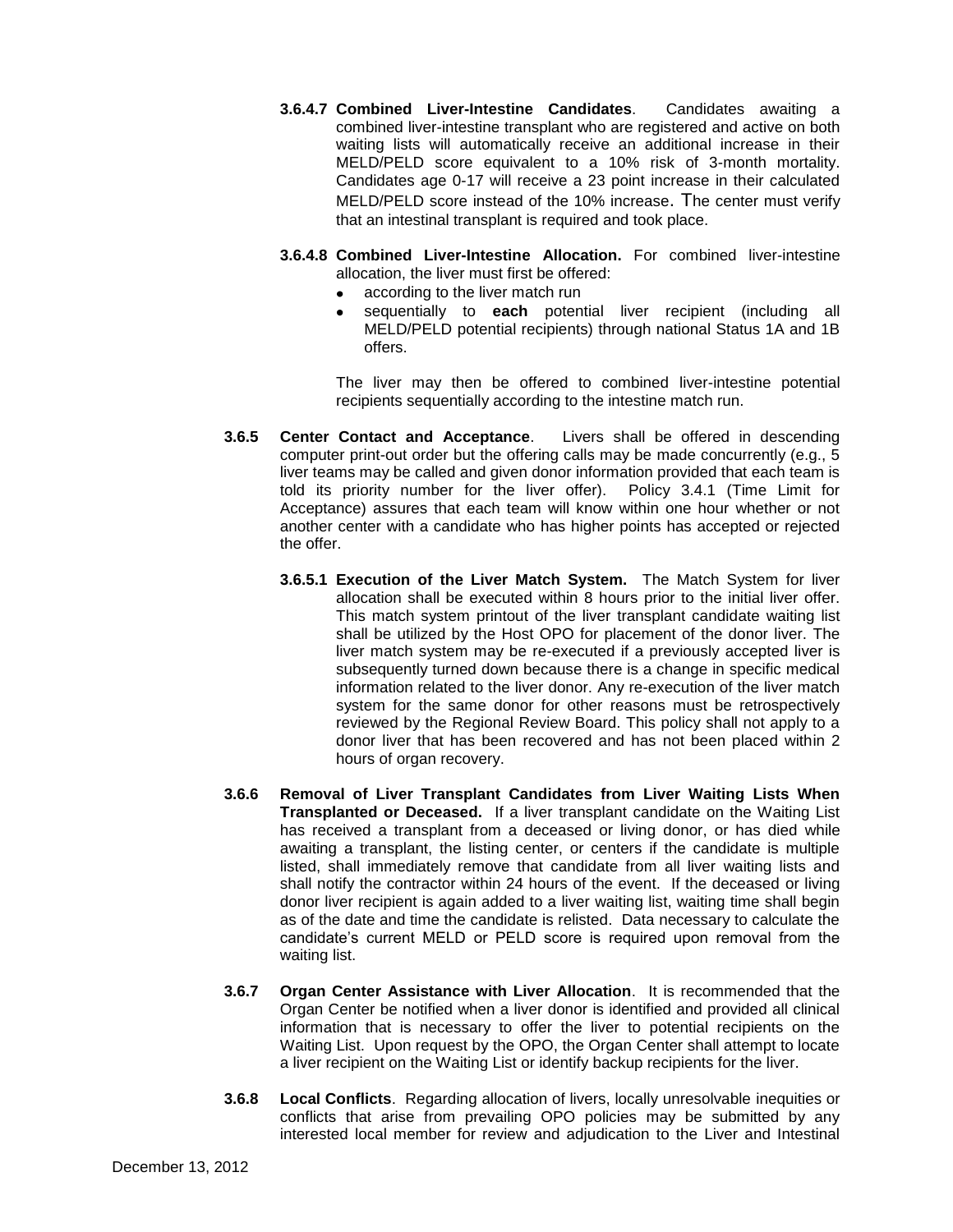Organ Transplantation Committee and Board of Directors.

## **3.6.9 Minimum Information for Liver Offers.**

- **3.6.9.1** Essential Information Category. When the Host OPO or donor center provides the following donor information, with the exception of pending serologies, to a recipient center, the recipient center must respond to the offer within one hour pursuant to Policy 3.4.1 (Time Limit for Acceptance); however, this requirement does not preclude the Host OPO from notifying a recipient center prior to this information being available:
	- (i) Donor name and Donor I.D. number, age, sex, race, height and weight;
	- (ii) ABO type;
	- (iii) ABO subtype when used for allocation;
	- (iv) Cause of brain death/diagnosis;
	- (v) History of treatment in hospital including current medications, vasopressors and hydration;
	- (vi) Current history of hypotensive episodes, urine output and oliguria;
	- (vii) Indications of sepsis;
	- (viii) Social and drug activity histories;
	- (ix) Vital signs including blood pressure, heart rate and temperature;
	- (x) Other laboratory tests within the past 12 hours including:
		- (1) Total Bilirubin
		- (2) ALT
		- (3) INR (PT if INR not available)
		- (4) Alkaline phosphatase
		- (5) WBC
		- (6) HH
		- (7) Creatinine;
	- (xi) Arterial blood gas results;
	- (xii) Serologies as indicated in 2.2.4.1 (qualified specimens preferred as noted in Policy 2.2.3.1).
- **3.6.9.2 Listing Accuracy and Appropriateness.** Any instance in which an organ is allocated to a recipient center for a transplant candidate and the Host OPO or any Member questions the accuracy or appropriateness of the candidate's status may be reported retrospectively to the Host OPO's Regional Review Board with reasons for the concern. Upon receipt of two such reports regarding cases from the same institution within a oneyear period, the Review Board shall refer the matter to the Membership and Professional Standards Committee with a request for an on-site audit of the institution.
- **3.6.10 Allocation of Livers for Other Methods of Hepatic Support.** A liver shall not be utilized for other methods of hepatic support prior to being offered first for transplantation. Prior to being utilized for other methods of hepatic support, the liver shall be offered by the Organ Center in descending point order to all Status 1 A and 1B candidates, followed by all candidates in order of their MELD/PELD scores (probability of candidate death) in the Host OPO's region followed by Status 1 A and 1B candidates, and then by all candidates in order of the MELD PELD scores (probability of candidate death) in all other regions. If the liver is not accepted for transplantation within 6 hours of attempted placement by the Organ Center, the Organ Center shall offer the liver to Status 1 A and 1B, followed by all candidates in order of their MELD/PELD scores (probability of candidate death) for whom the liver will be considered for other methods of hepatic support. Livers allocated for other methods of hepatic support shall be offered first locally, then regionally, and then nationally in descending point order